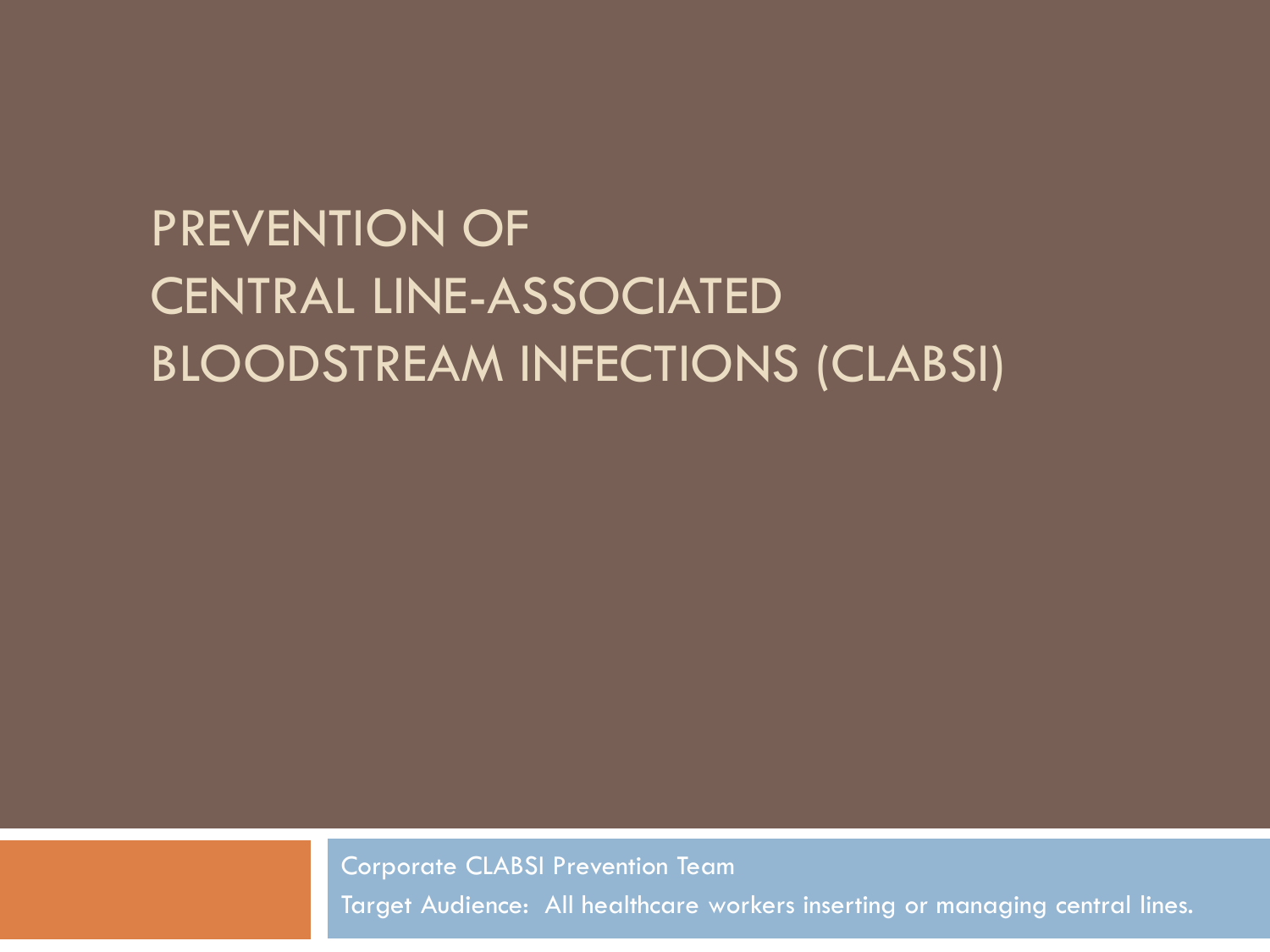# Course Navigation

## Advance through the course using the navigation bar on the bottom of the screen.

Just click the forward button *(shown below)*

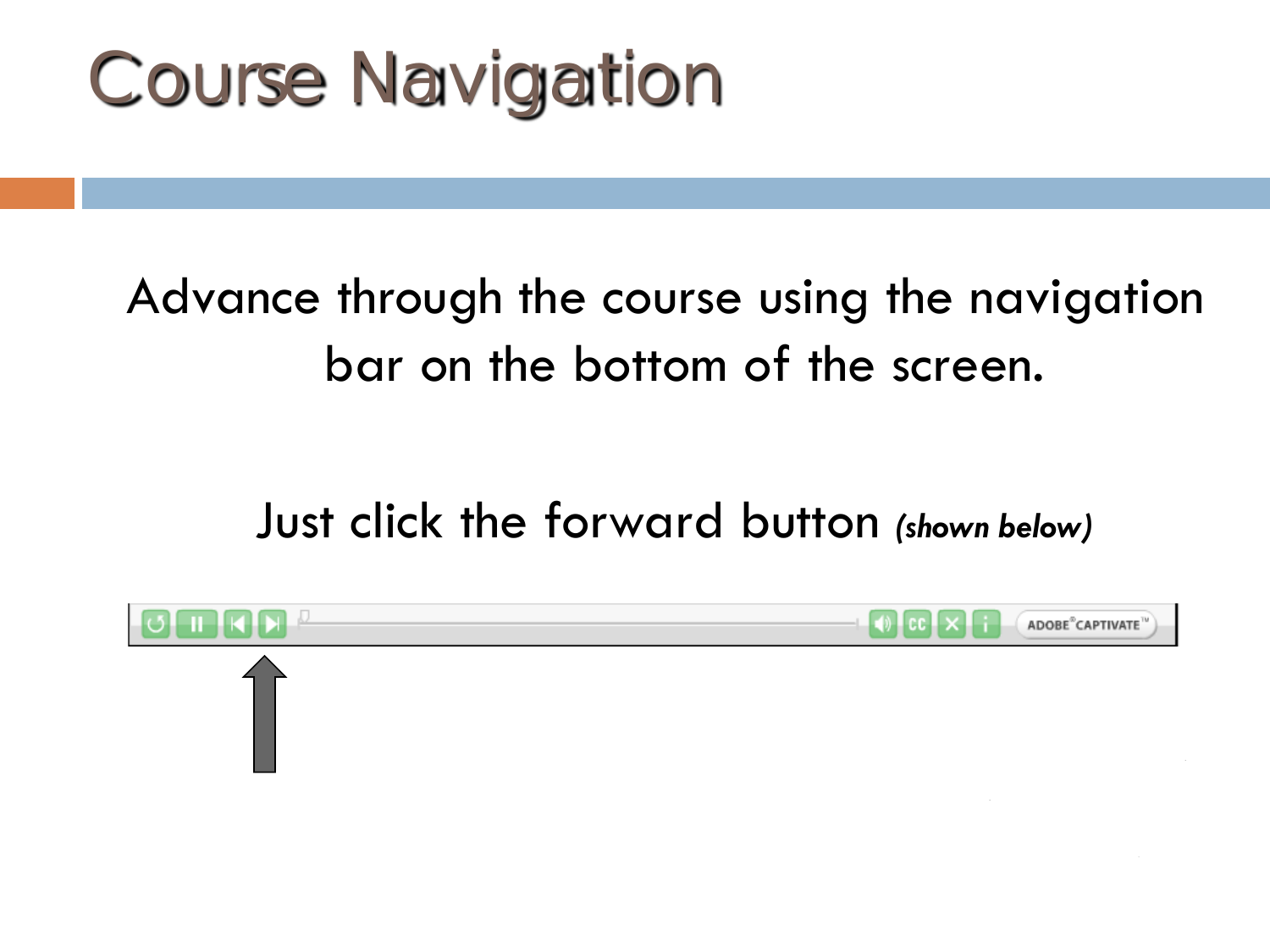# **Objectives**

- Know the definition of a central line catheter
- Identify the classifications and types of central line catheters
- Discuss risk factors and sources of central line associated bloodstream infections (CLABSI)
- Understand management of central lines during and after insertion
- Identify clinical signs and symptoms of central line associated bloodstream infection (CLABSI)
- Describe interventions designed to prevent central line associated bloodstream infections. (CLABSI)

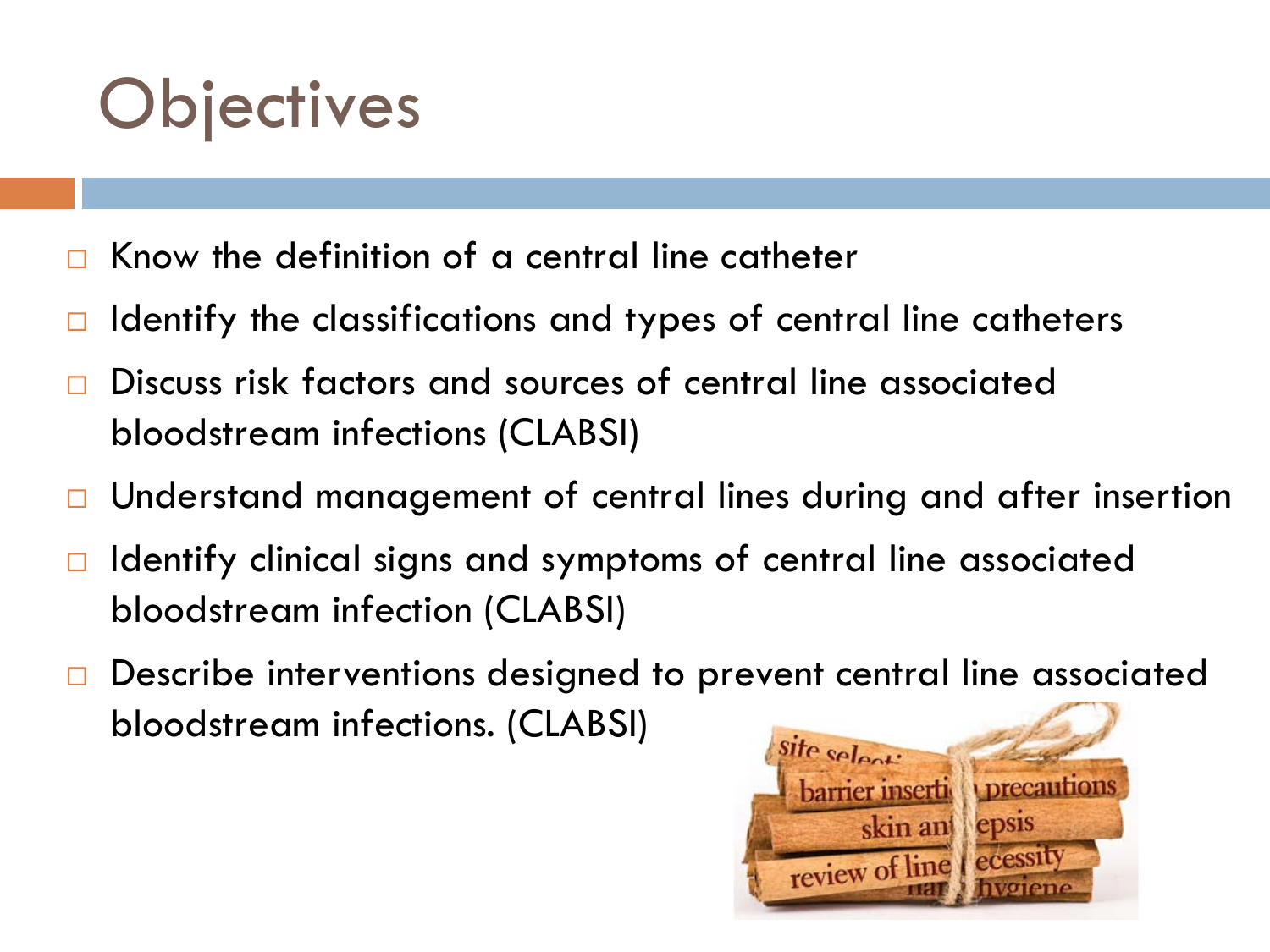

- **BSI** bloodstream infection
- CDC = Centers for Disease Control & Epidemiology
- $\blacksquare$  CHG chlorhexidine
- $\blacksquare$  CVC = central venous catheter
- $\blacksquare$  CLABSI = central line associated bloodstream infection

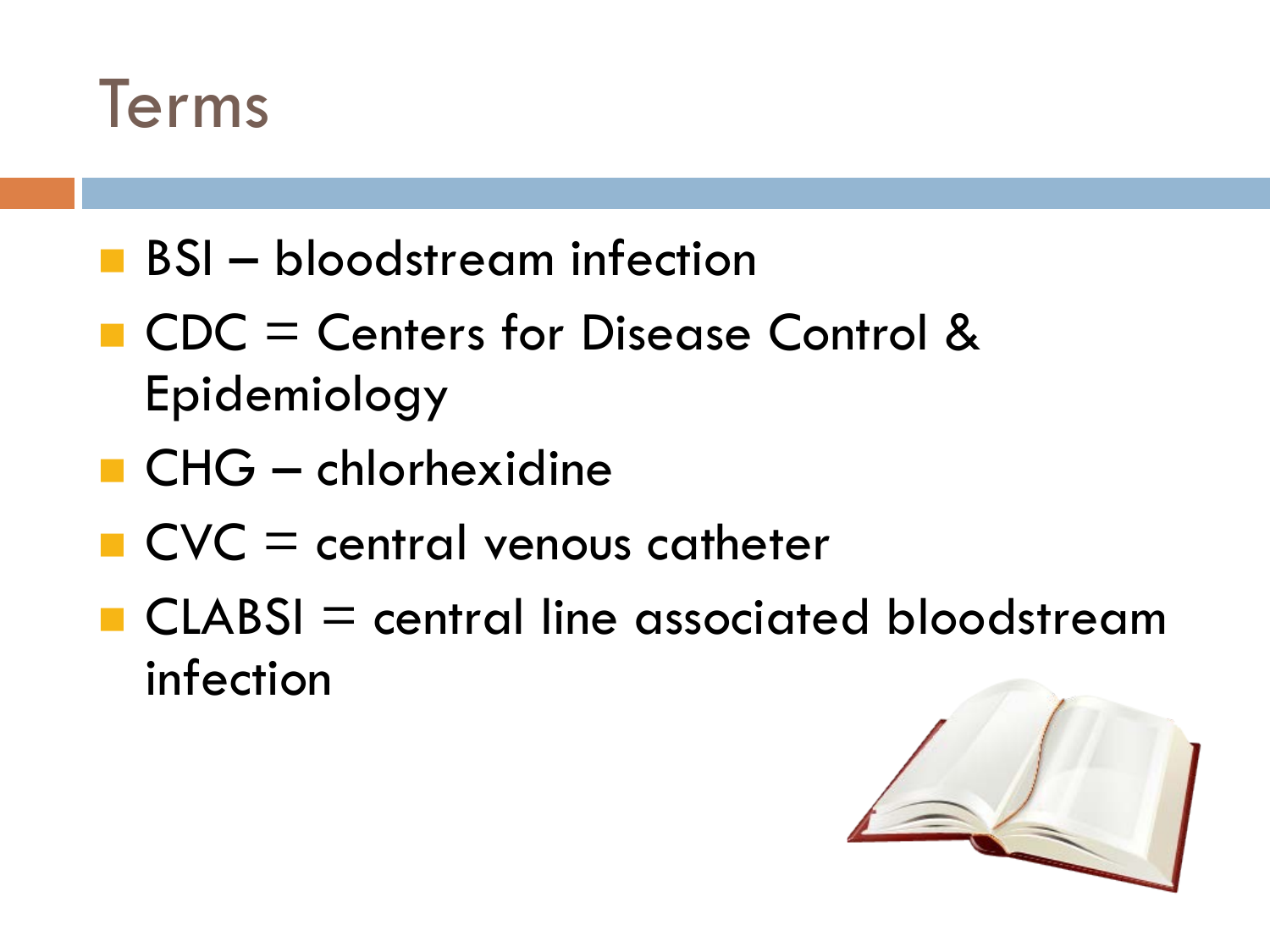# General Information



- **48% of ICU patients have central venous catheters (CVCs),** accounting for 15 million CVC-days per year in ICUs.
- The CDC estimates the attributable treatment costs associated with a bloodstream infection range from **\$35,000 to \$56,000/infection** and increase length of stay by an average of **7 days**.
- >250,000 CVC-related infections per year.
- Mortality may be up to 35%.

[CDC. Guidelines for the prevention of intravascular catheter-related infections. MMWR 2002;51\(No. RR-10\).](http://www.cdc.gov/MMWR/preview/mmwrhtml/rr5110a1.htm)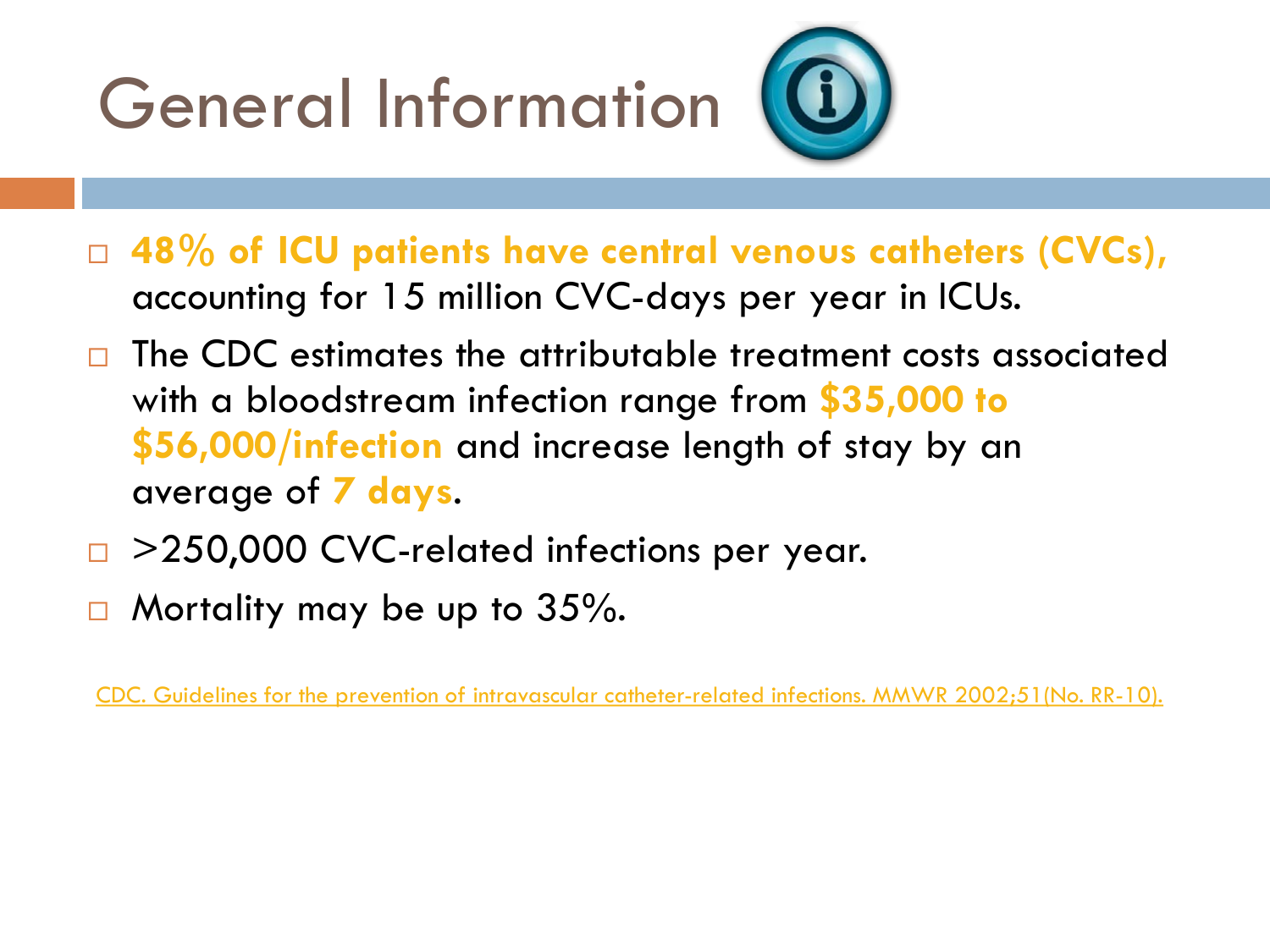How do central lines cause bloodstream infections?

□ Central venous catheters (CVCs) disrupt the integrity of the skin allowing bacteria and/or fungi to enter.

- $\Box$  Infection can spread to the bloodstream (bacteremia)
- □ Hemodynamic changes and organ dysfunction (sepsis) may ensue.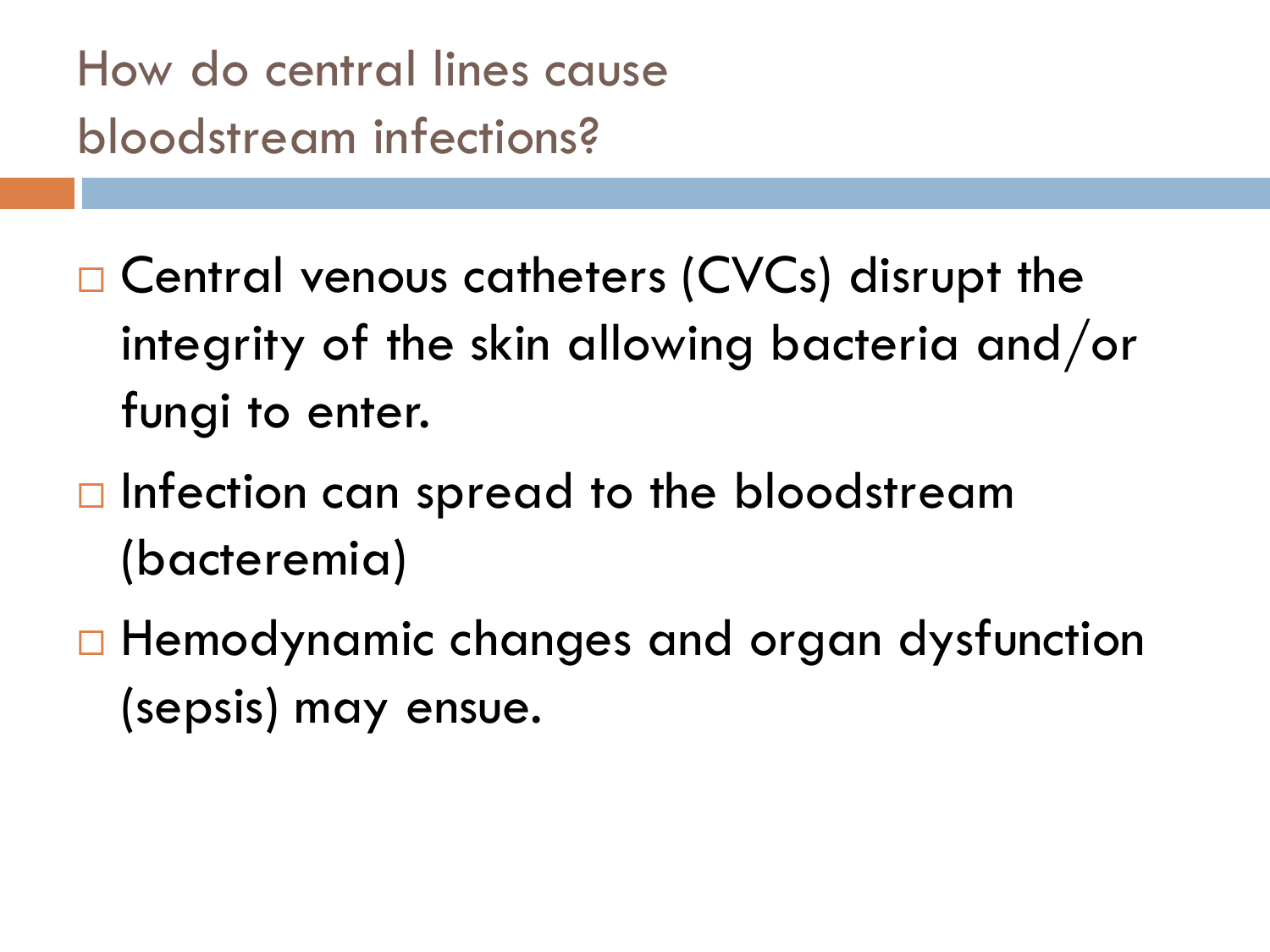# CLABSI Definition

□ A CLABSI is a primary bloodstream infection (BSI) in a patient that had a central line *within* the 48-hour period before the development of the BSI.

 $\Box$  For the Infection Preventionist to classify a CLABSI, nationally accepted criteria from the CDC should be met.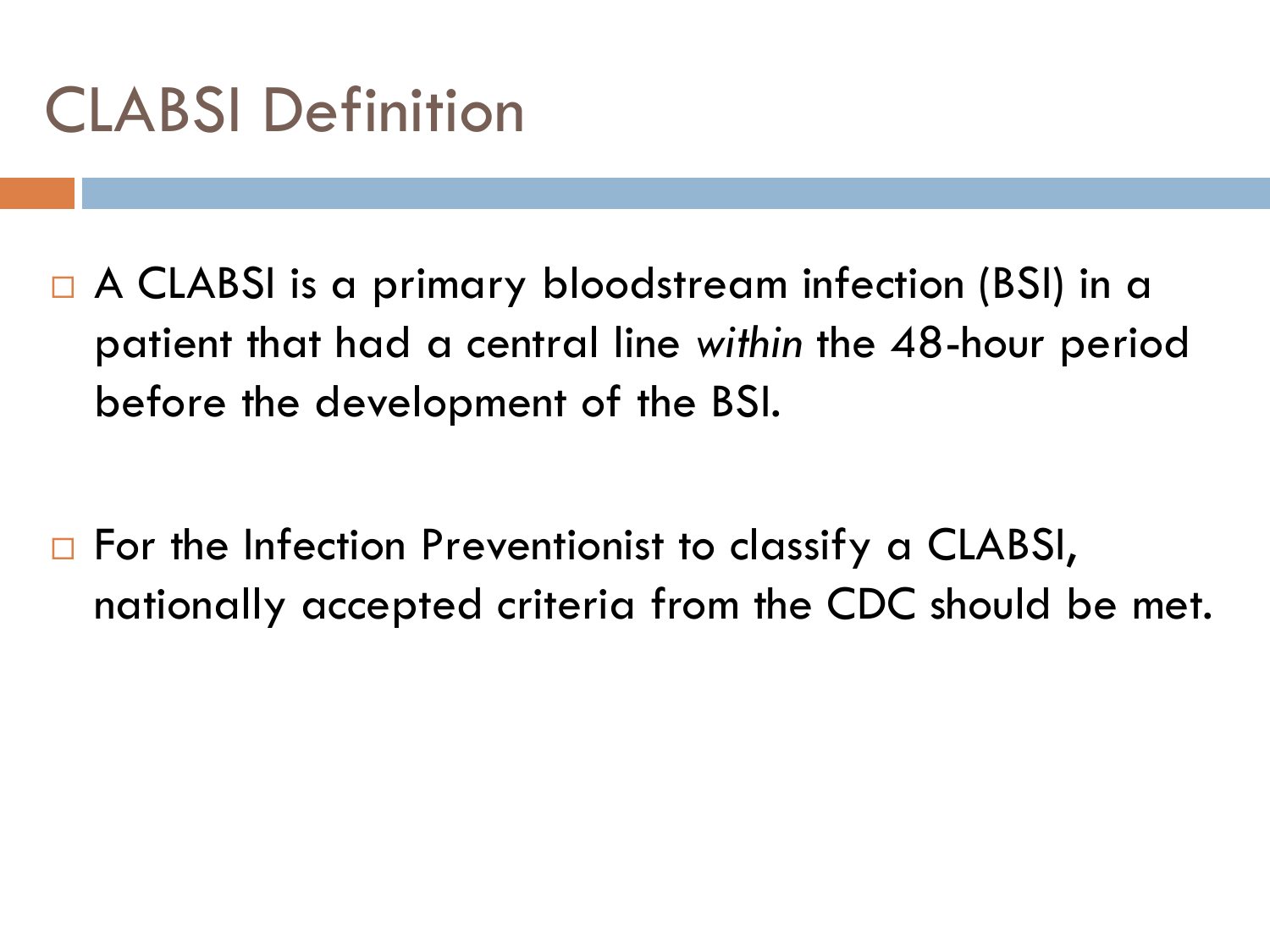# What is a central line?

- An intravascular catheter that terminates at or close to the heart or in one of the great vessels. This line is used for infusion, withdrawal of blood, or hemodynamic monitoring.
- Great Vessels include:
	- Aorta
	- **D** Superior vena cava
	- **n** Inferior vena cava
	- **Brachiocephalic vein**
	- **<u>n</u>** Internal jugular vein
	- **D** Subclavian vein
	- **Pulmonary artery**
	- **External iliac vein**
	- Common femoral vein
	- *In Neonates* count, Umbilical Vein



 $\blacksquare$  Note: insertion site and/or type of device does not define a central line.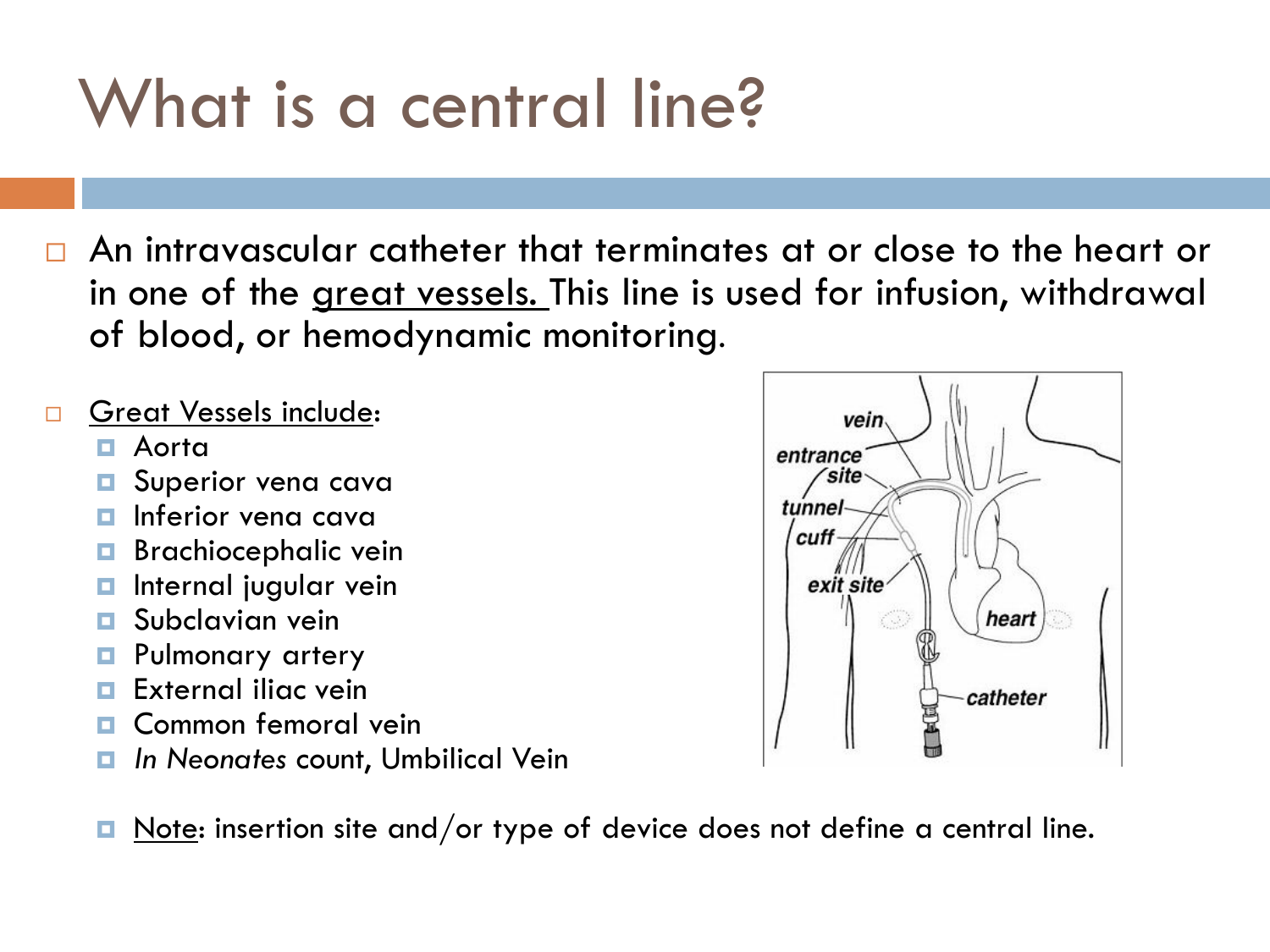## The following classify as Central Lines

(may not be all inclusive) . . .

- Subclavian, Femoral or Internal Jugular (single, double, triple or quad)
- **D** Introducer [Cordis]
- □ Swan Ganz catheter
- □ PICC
- Hemodialysis Vas-Caths (tunneled and non-tunneled)
- Implanted ports (i.e., Port-a-caths)
- Umbilical (UVC)

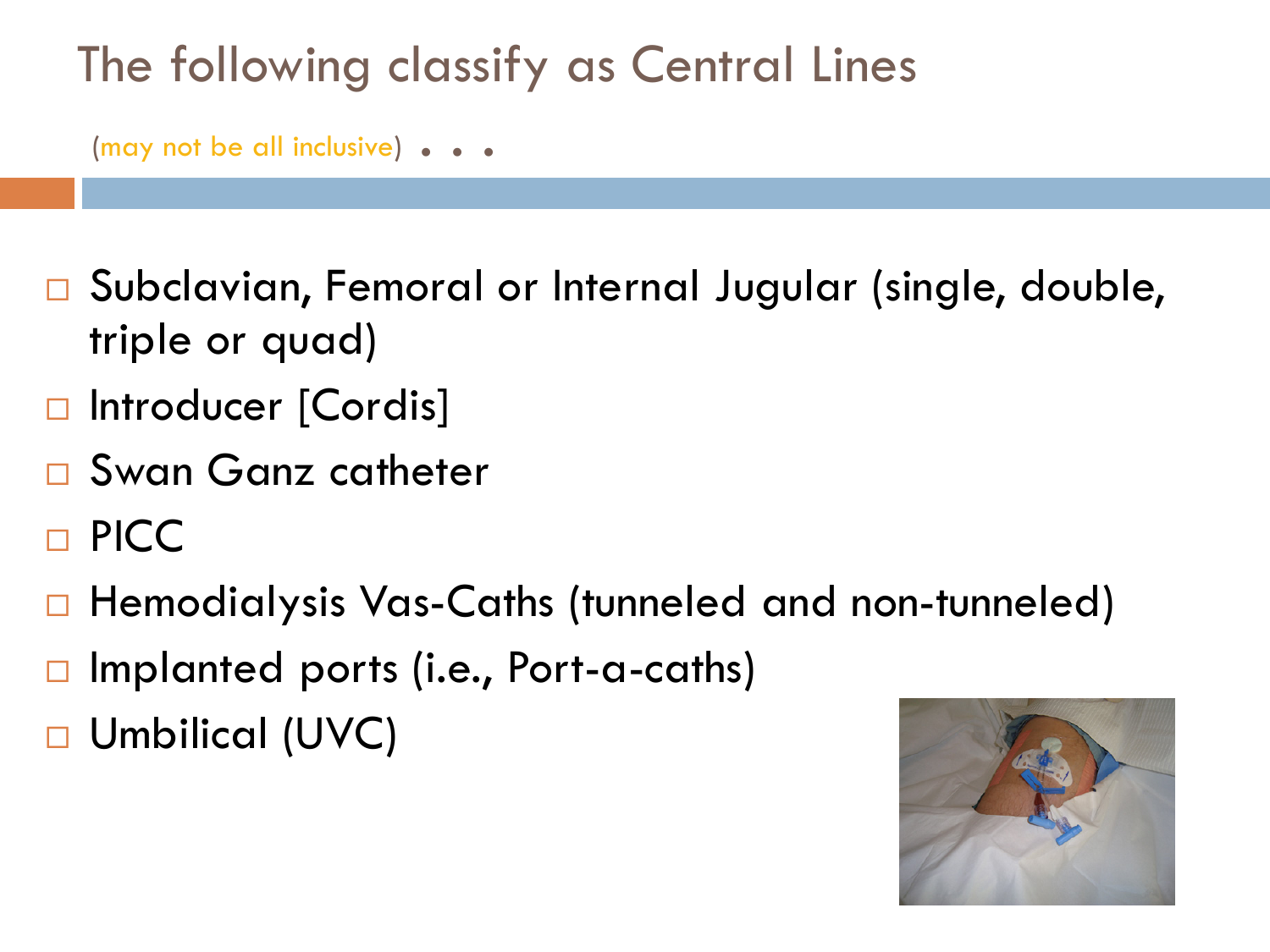

 $\Box$  Migration of skin organisms at the insertion site into the cutaneous catheter tract with colonization of the catheter tip is the most common route of infection.

□ Contamination of the catheter hub also contributes to intraluminal colonization of long-term catheters.

□ Rarely, contamination of the infused fluid leads to infection.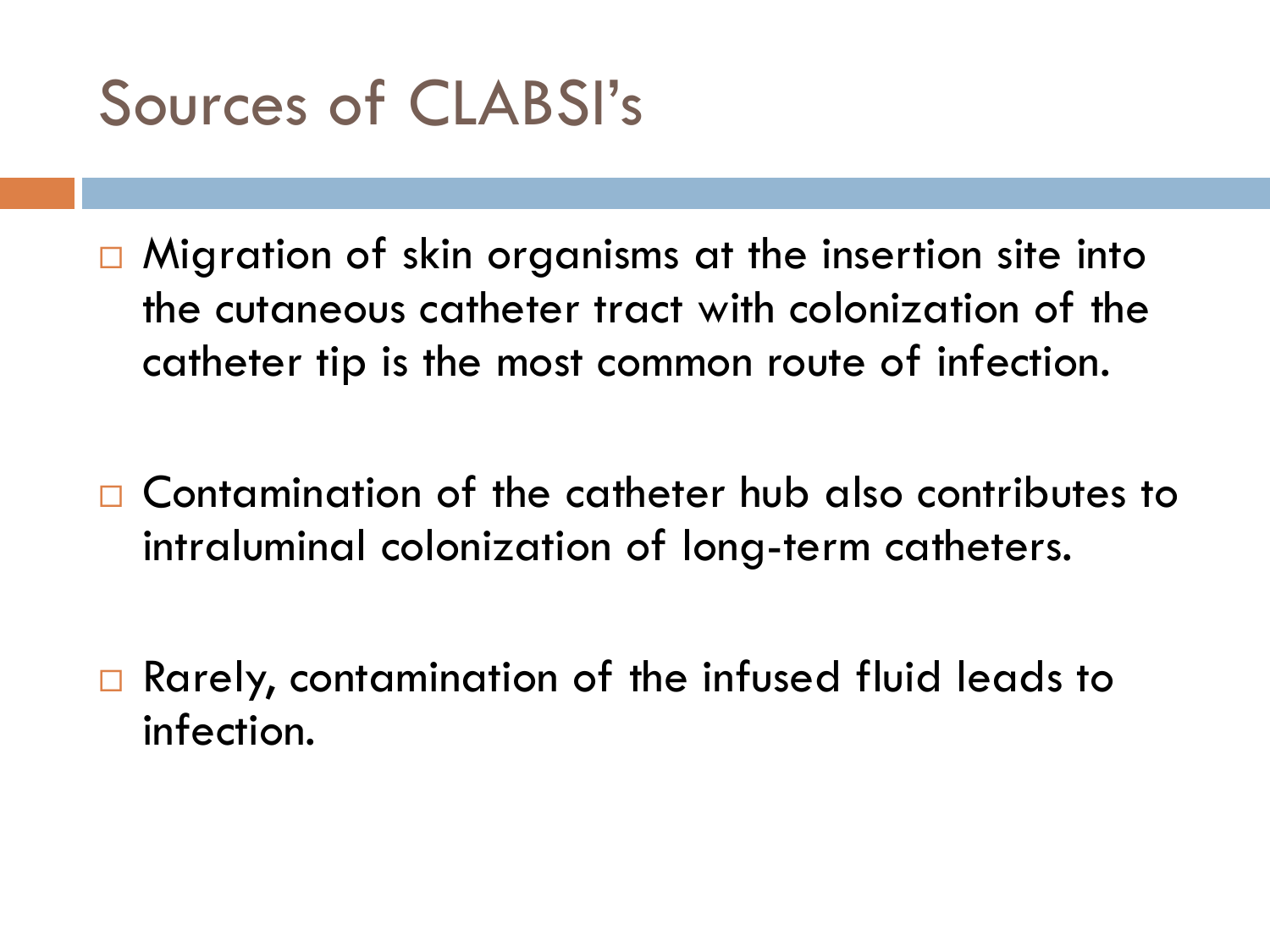# Pathogenesis

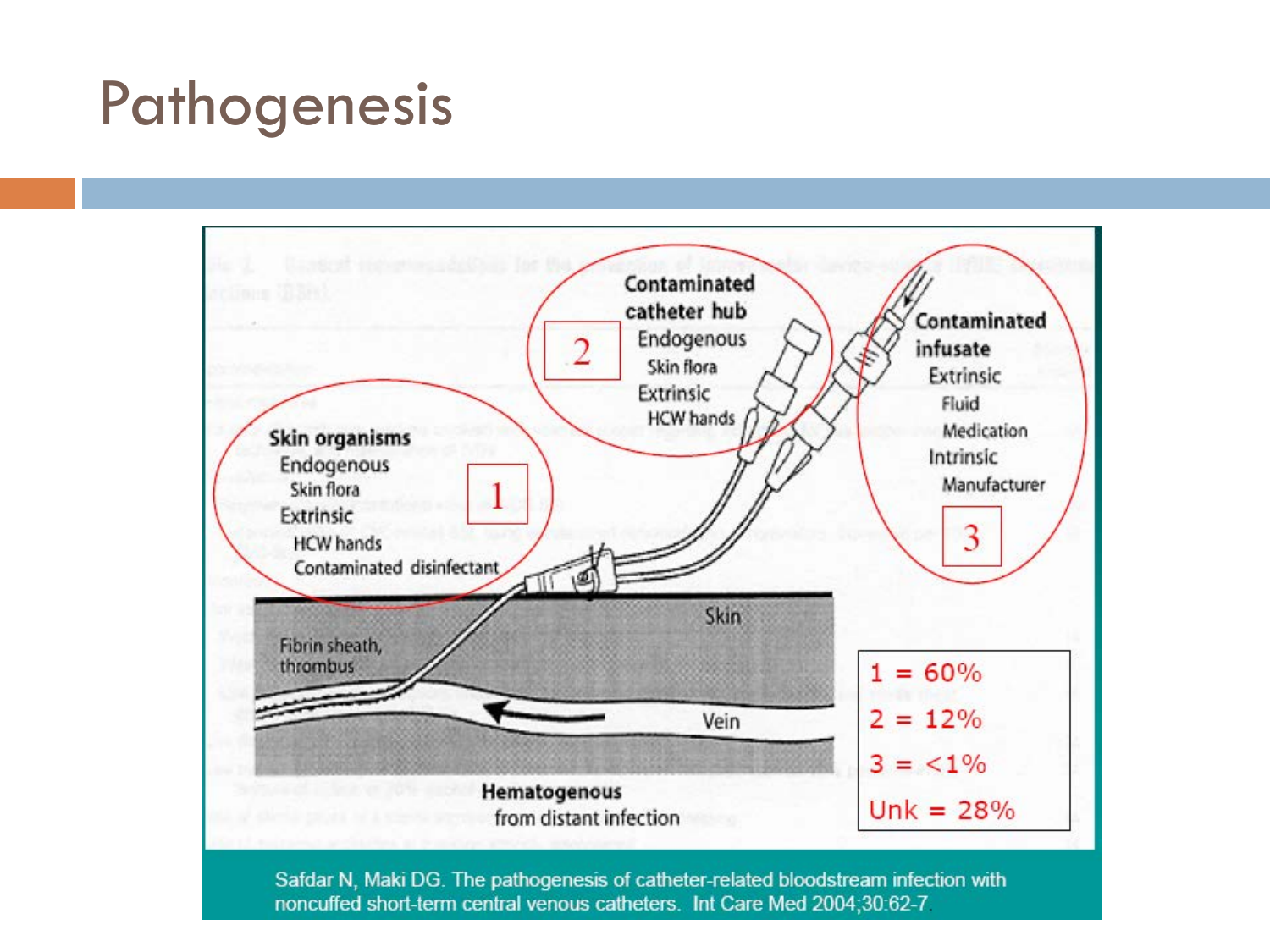# Clinical Features of Line Sepsis

### *Nonspecific*

- **□** Fever
- **□ Chills, shaking rigor**
- **Hypotension, shock**
- **Hyperventilation**
- **<u>n</u>** Gastrointestinal
	- **a** abdominal pain
	- **Nomiting**
	- Diarrhea
- **Neurologic** 
	- **n** confusion
	- seizures

## *Highly Suggestive of Line Sepsis*

- **□** Source of sepsis unapparent
- □ Patient unlikely candidate for sepsis
- Intravascular line in place (or recently in place)
- Inflammation or purulence at site
- Abrupt onset, with shock
- Sepsis response to antimicrobial therapy or dramatic improvement after removal of device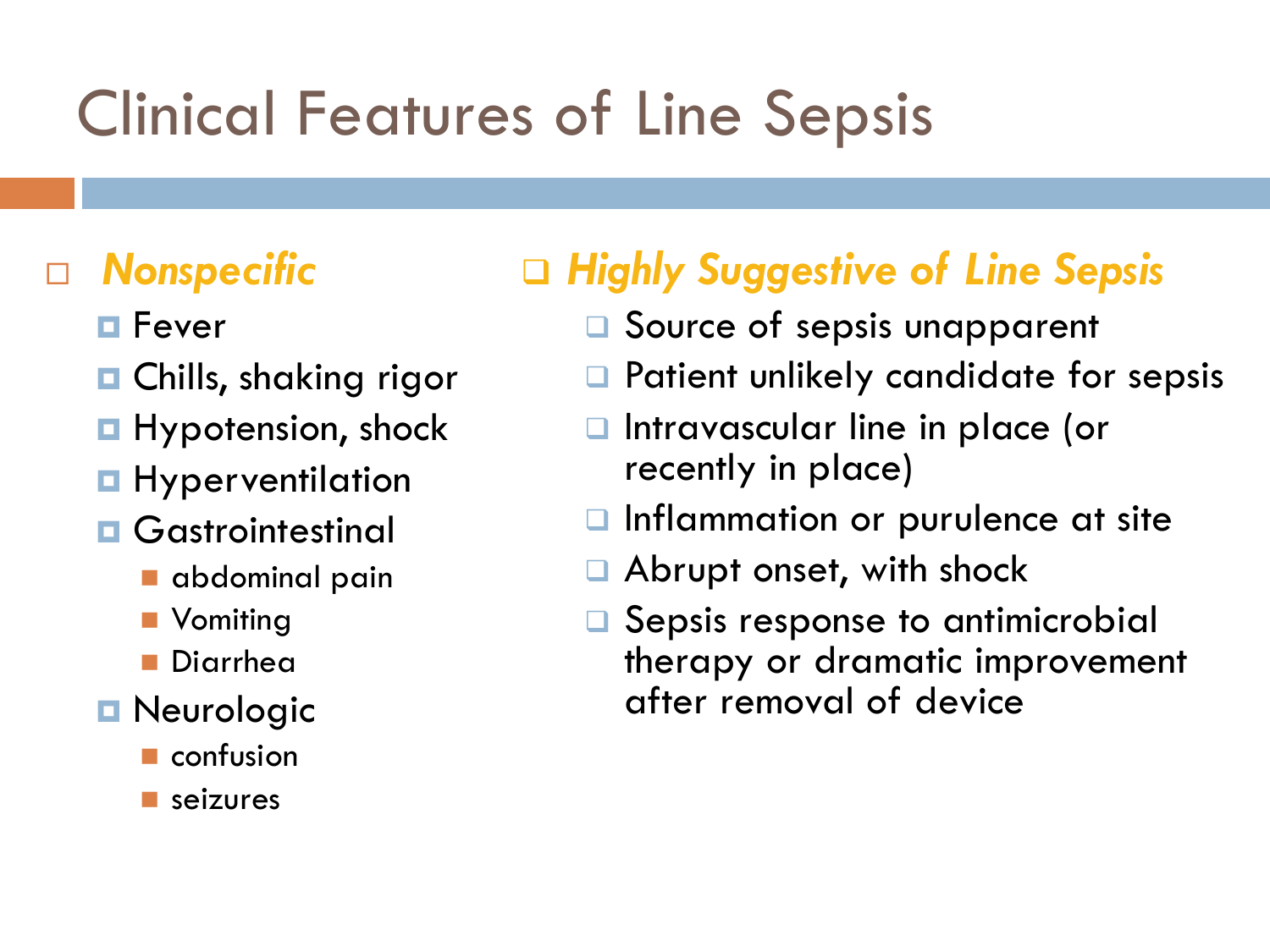What can we do to prevent a CLABSI?

### **Patient/Family Education Prior to Central Line Insertion**

- **Ensure the patient (and family as needed) are** educated about central line infection prevention prior to the procedure being performed.
- □ Document the education on the patient's medical record.
- □ Patient education flyer can be obtained by going to the Novant Health Intranet PATIENT EDUCATION SITE **>>PATIENT INSTRUCTIONS >>SPECIFIC FACILITY(IES) >>INFECTION CONTROL >>SPECIFIC PATIENT INSTRUCTION DOCUMENT IN ALPHABETICAL ORDER**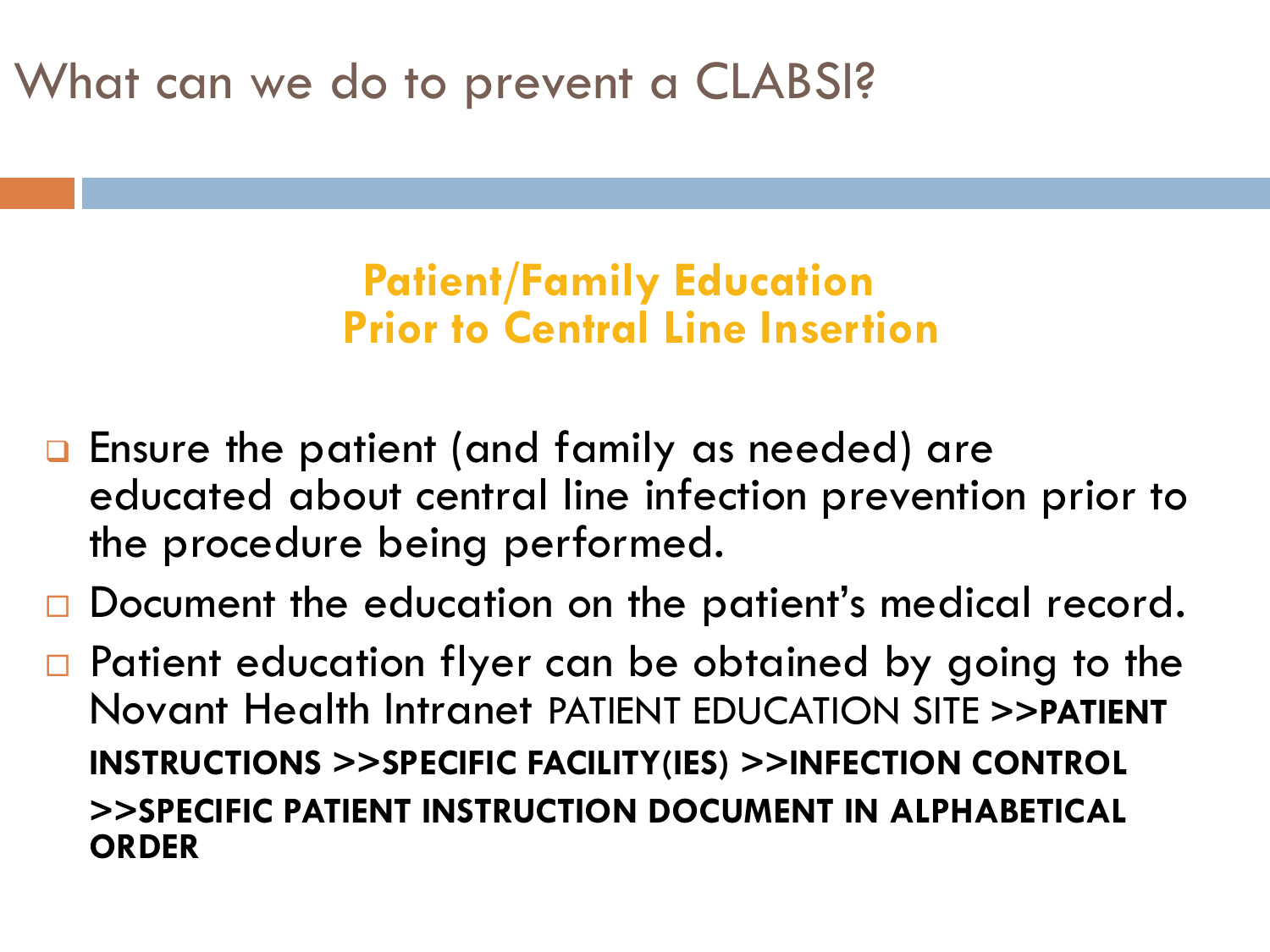## Central Line Bundle Compliance

- The central line bundle is a group of **evidence based interventions** for patients with intravascular central catheters that, when implemented together, result in better outcomes than when implemented individually.
- $\Box$  The science behind the bundle is so well established that it should be considered standard of care.

#### **E** Key Components:

- 1. hand hygiene
- 2. maximal barrier precautions (both for the patient and the inserter) when placing a central line
- 3. chlorhexidine skin antisepsis
- 4. optimal catheter site selection (subclavian preferred site)
- 5. daily assessment of line necessity with prompt removal of unnecessary line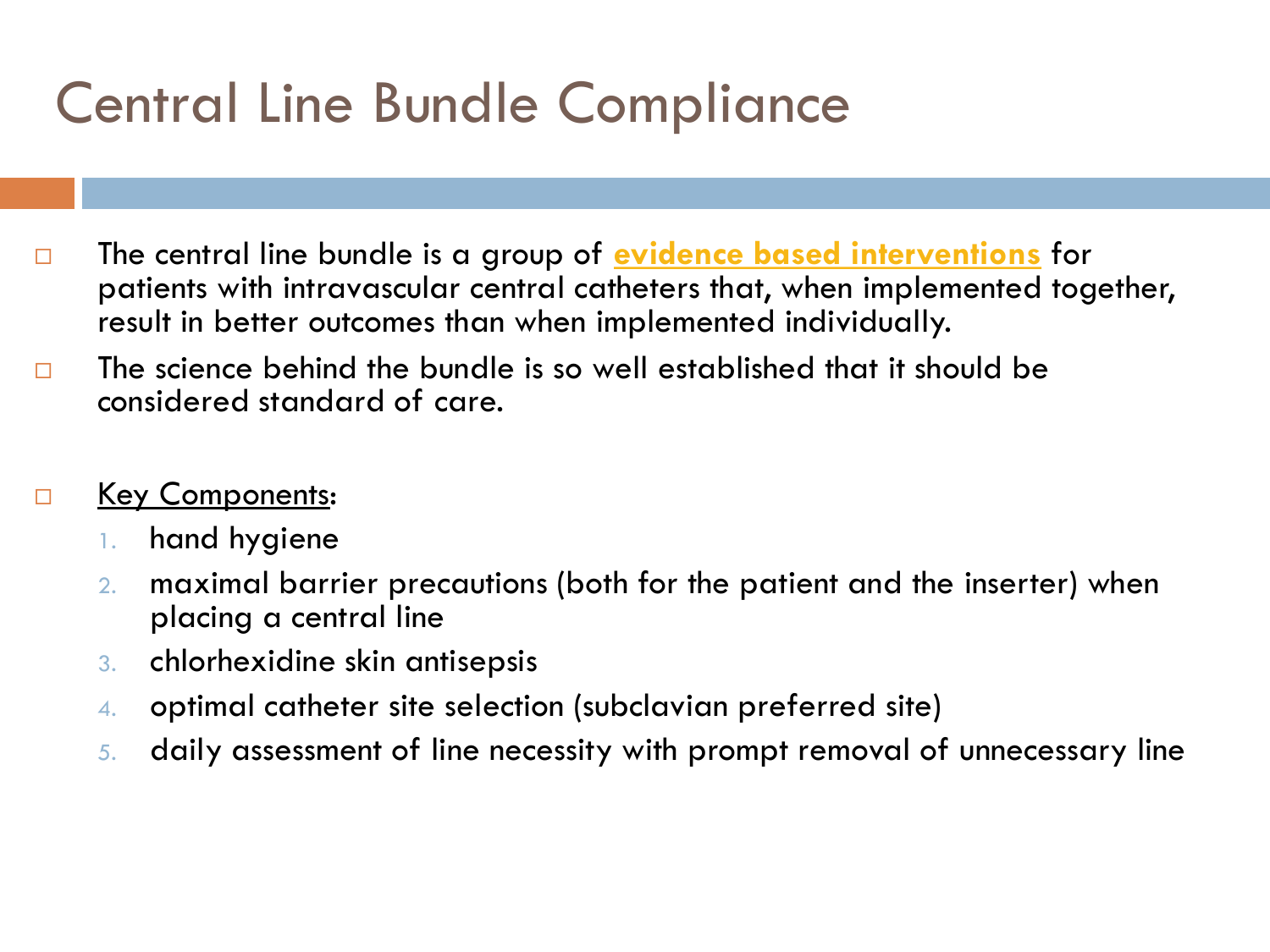# Prior to Insertion Demand Strict Hand Hygiene



Observe proper hand washing procedures either with conventional antiseptic-containing soap and water or with alcohol-based hand rub.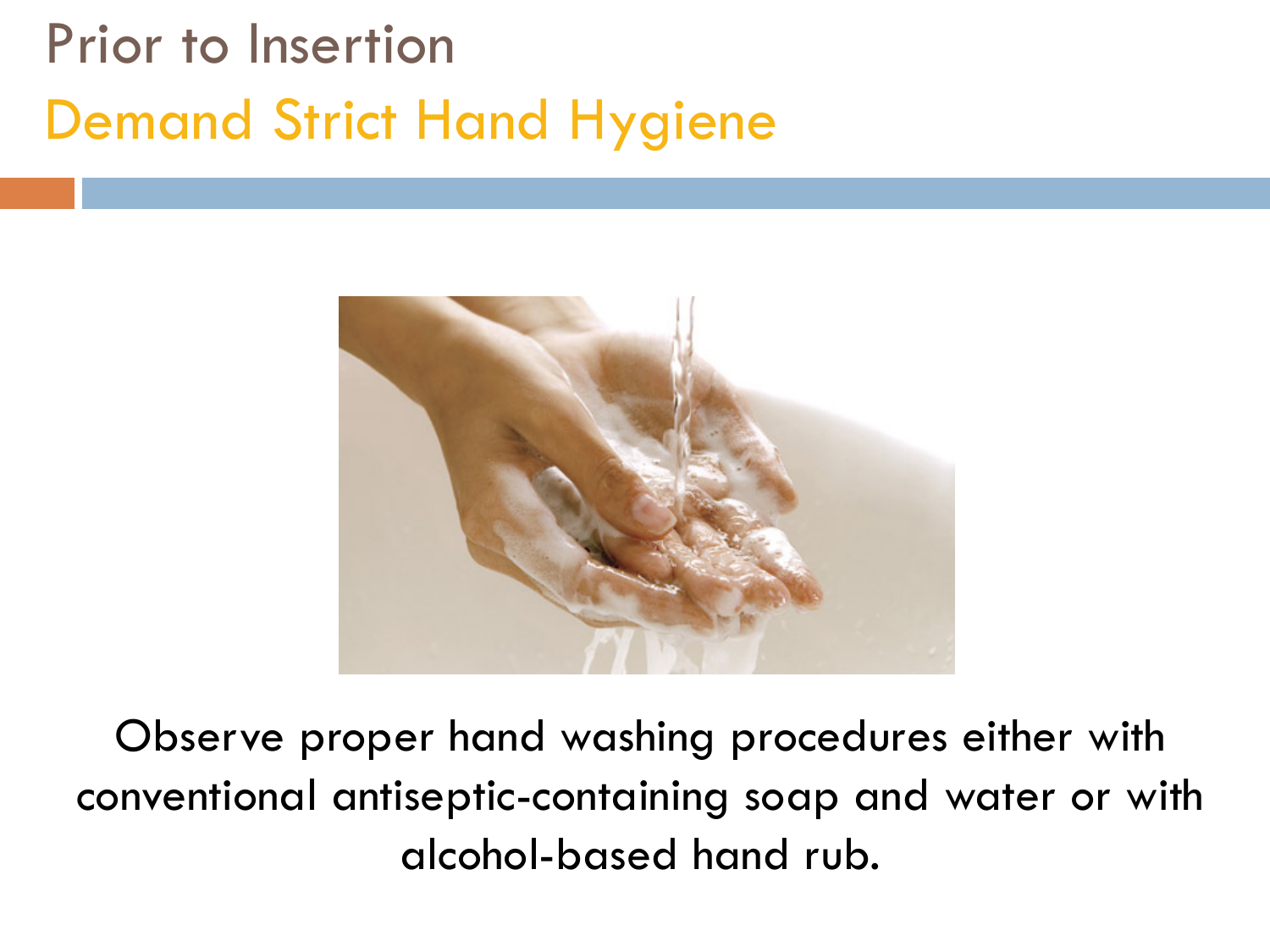## Insertion:

## $\Box$  The <u>person</u> inserting the central line should: Select an optimal catheter site, with subclavian vein as the preferred site for non-tunneled catheters in adults (if not contraindicated).

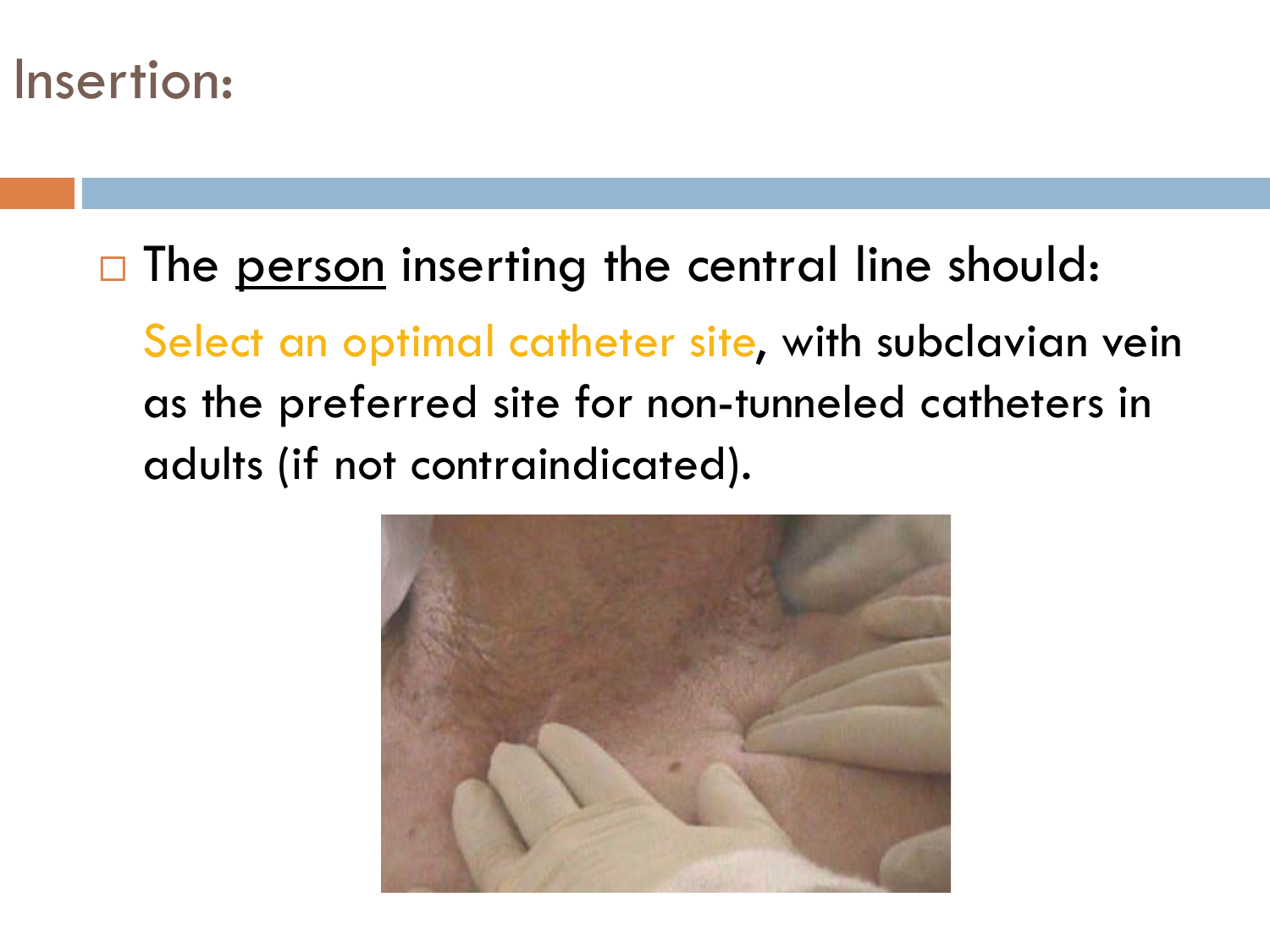# Insertion:

The person inserting & those assisting should don maximal barrier precautions.

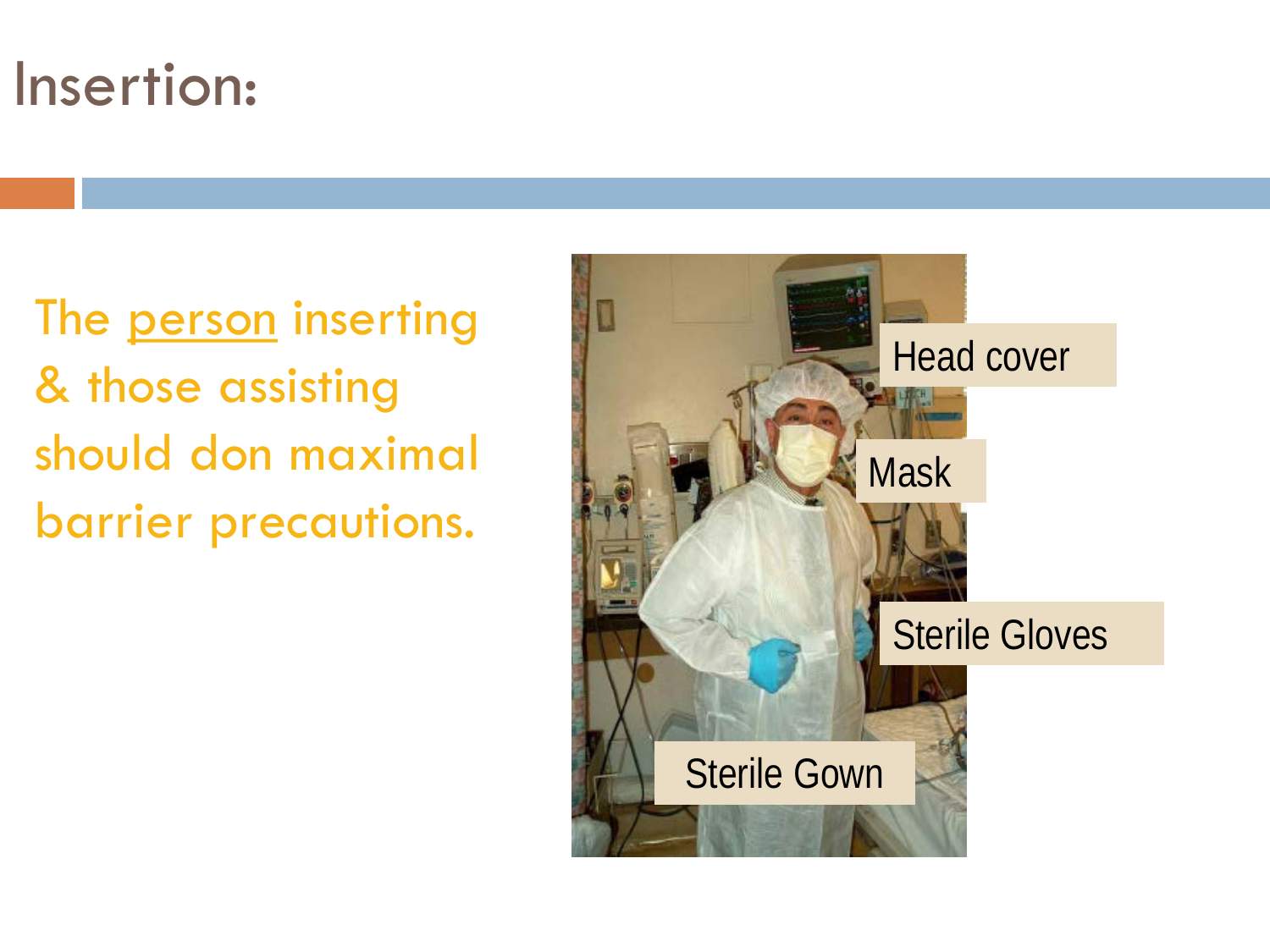## Maximal Patient Barrier:

## Drape the patient with the full body drape (head-to-toe).

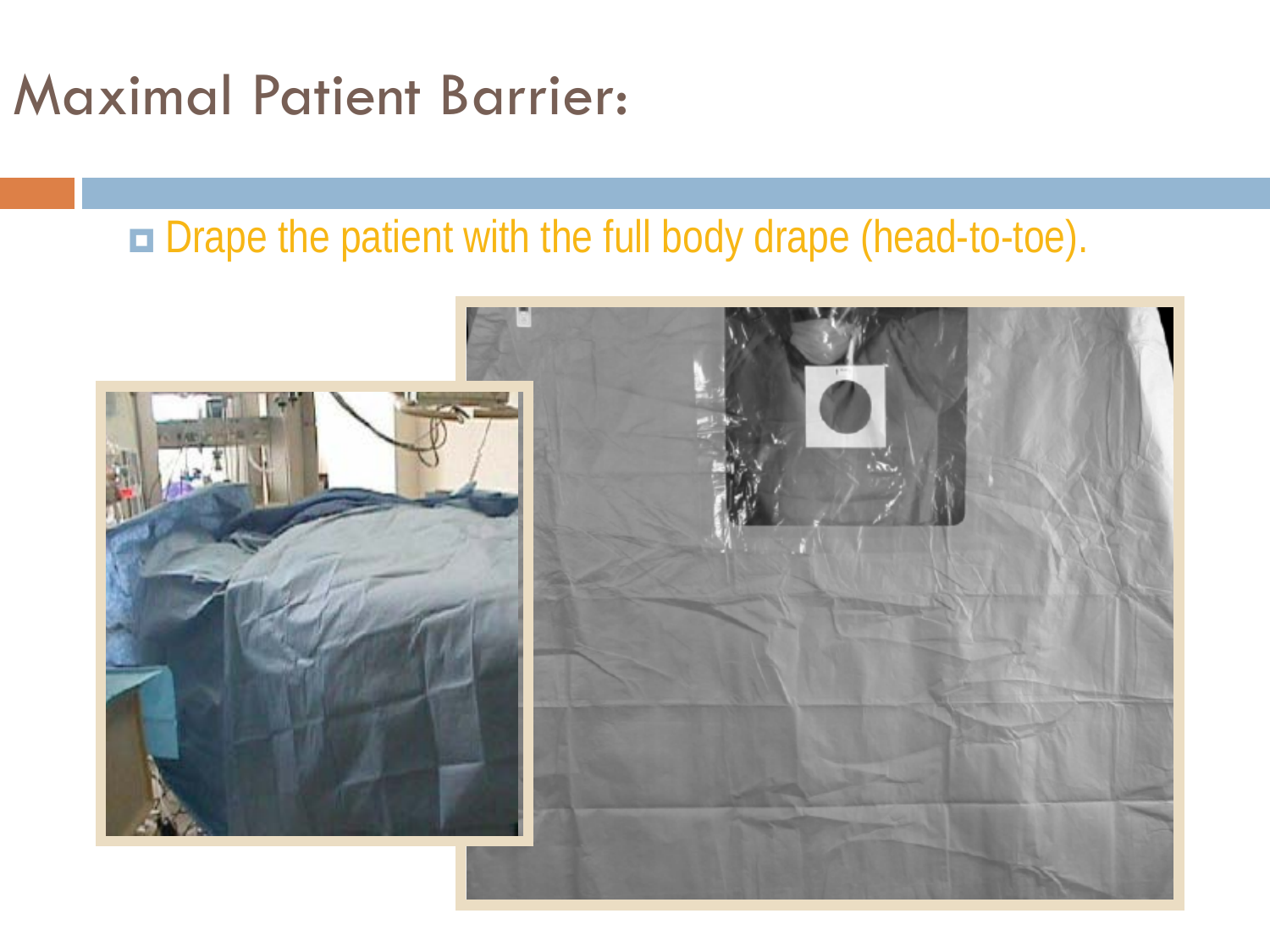# Maintain a Sterile Field During the Insertion:

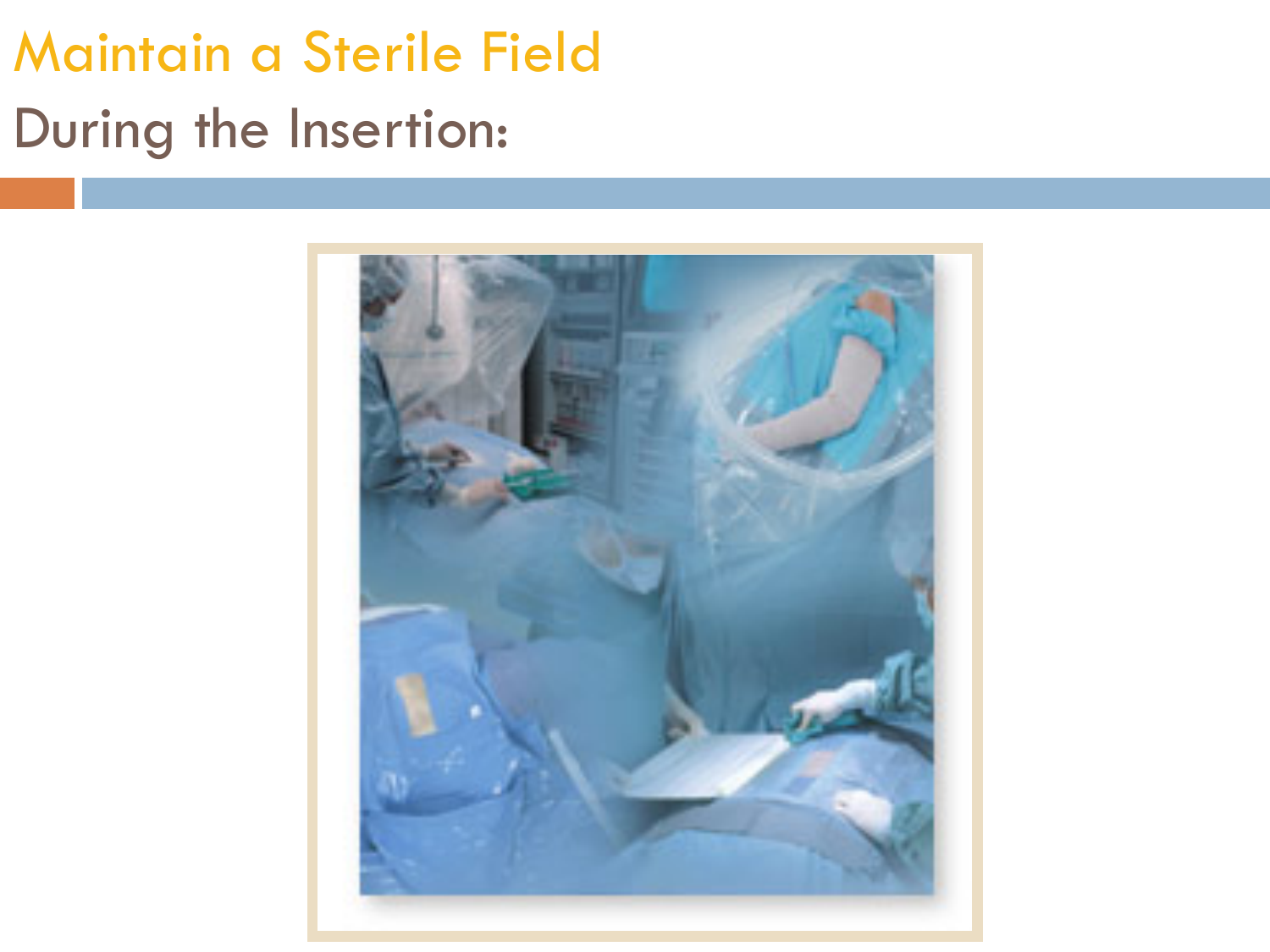## Insertion:

The person inserting the central line should:

Use chlorhexidine skin prep in a back-and-forth friction scrub.

- **E** For the so-called dry sites (subclavian or jugular), prep for at least 30 seconds – allowing a **30 second dry time.**
- For the wet sites (**femoral or groin**)**,** prep for at least **2 minutes with a 1 minute dry time**.
- **E** Ensure that solution dries completely before attempting to insert the central line.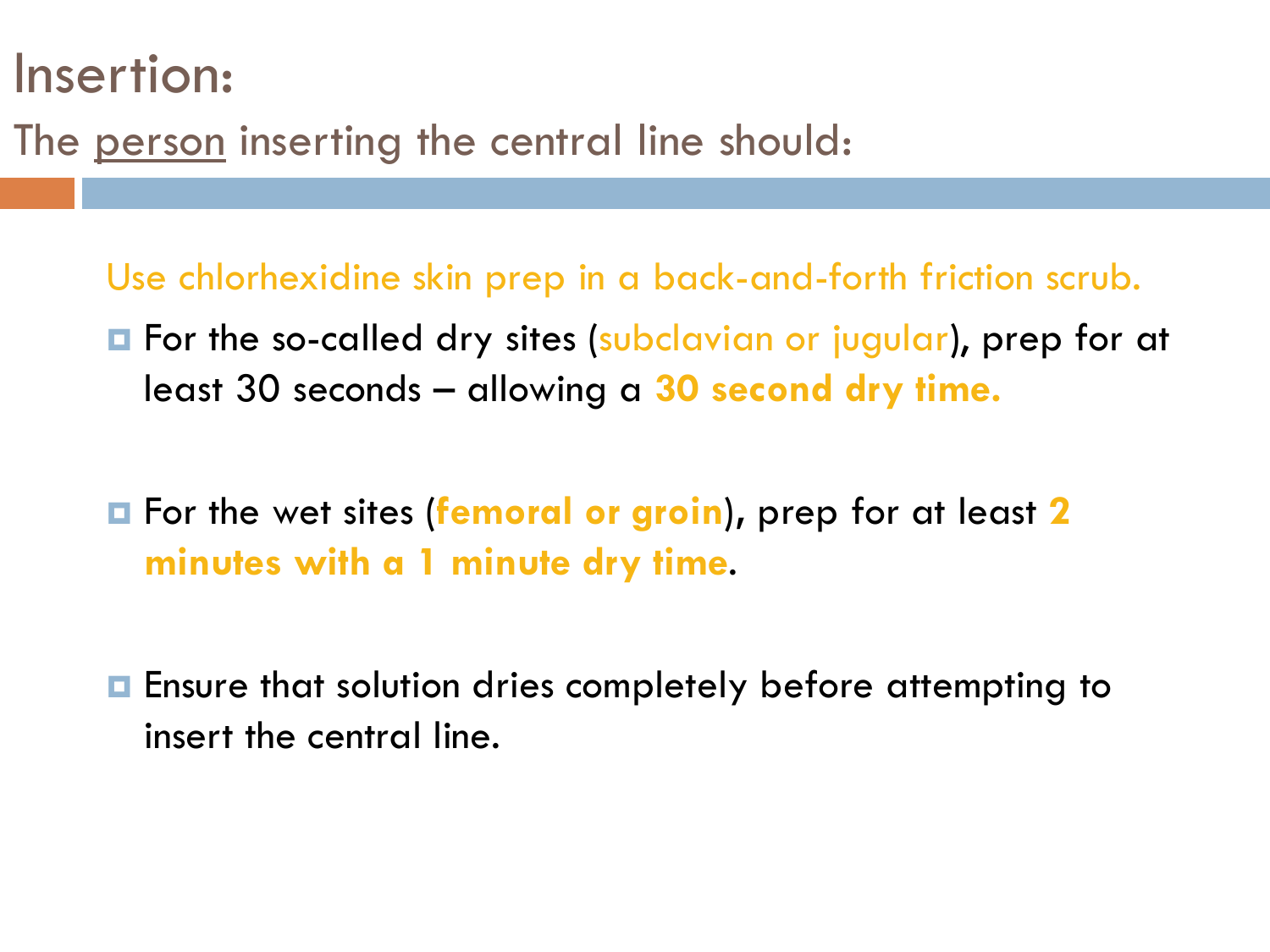# Chlorhexidine Alert ...

### **Chlorhexidine should not be used on:**

### $\Box$  Infants less than 2 months of age

*(unless approved by your facility)*

# or

- Anyone with a chlorhexidine sensitivity or allergy.
	- $\blacksquare$  For those meeting the above alerts, 10% povidone-iodine or 70% alcohol may be used as an alternative skin prep.
	- If inserting an umbilical central line, avoid tincture of iodine because of the potential effect on the neonatal thyroid. Other iodine-containing products (e.g., povidone-iodine) can be used.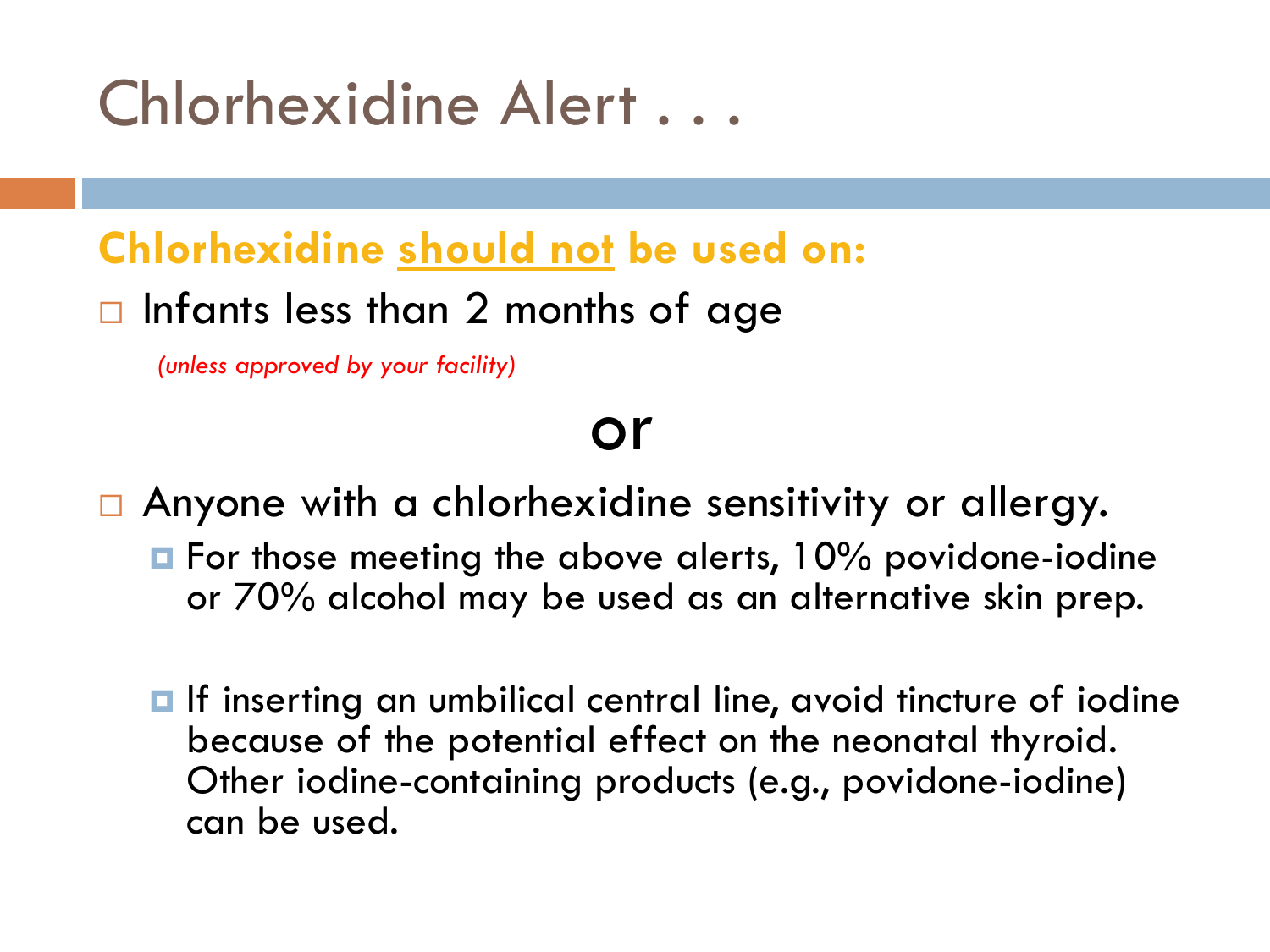# After Initial Insertion

- □ Apply occlusive sterile dressing per your facility's policy.
- □ Use existing order set (if available) or obtain MD order for a chest x-ray to verify central line catheter tip placement.
- $\Box$  No fluids/medications should be administered via the line until verification of placement is done unless in an emergent situation.
- □ After placement has been verified
	- **E** Connect **NEW** administration sets and fluids to ports
	- **NEVER** connect previously used IV tubing to the new central venous access line.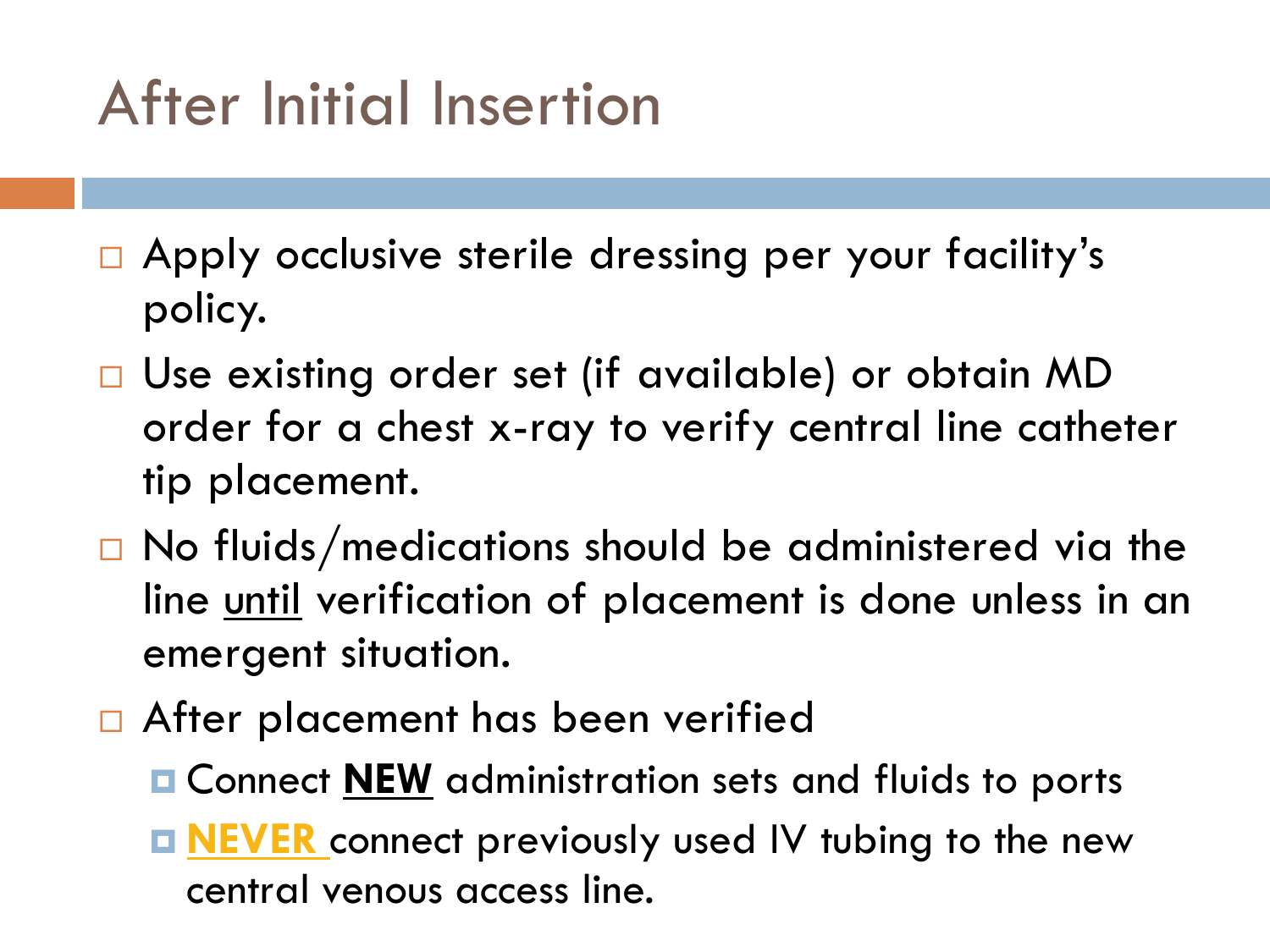### Documentation on the Bundle Compliance Tool

| <b>Central Line Procedural Checklist</b>                                                                                                                                                                                                                                                                                                                                      |                                                                                                    |  |  |  |  |  |
|-------------------------------------------------------------------------------------------------------------------------------------------------------------------------------------------------------------------------------------------------------------------------------------------------------------------------------------------------------------------------------|----------------------------------------------------------------------------------------------------|--|--|--|--|--|
|                                                                                                                                                                                                                                                                                                                                                                               |                                                                                                    |  |  |  |  |  |
|                                                                                                                                                                                                                                                                                                                                                                               |                                                                                                    |  |  |  |  |  |
| Patient education given prior to insertion.                                                                                                                                                                                                                                                                                                                                   |                                                                                                    |  |  |  |  |  |
| Line insertion was (check one): $\Box$ Emergent $\Box$ Non-emergent                                                                                                                                                                                                                                                                                                           |                                                                                                    |  |  |  |  |  |
| Central line catheter type:<br>Non-tunneled Central Venous Catheter (i.e., Triple Lumen)<br>□ Tunneled Central Venous Catheter (i.e., Hickman, Broviac, Neostar, Groshong)<br>$\Box$ PICC<br>Hemodialysis (circle one): tunneled non-tunneled<br>□ Introducer / Cordis<br>$\Box$ Implantable ports (i.e, Port-a-cath)<br>$\sqcap$ SwanGanz<br>$\Box$ Umbilical                |                                                                                                    |  |  |  |  |  |
| Number of lumens (circle one):                                                                                                                                                                                                                                                                                                                                                | 1 2 3 4 Not applicable                                                                             |  |  |  |  |  |
|                                                                                                                                                                                                                                                                                                                                                                               | Site of CVC Insertion: □ Subclavian □ Jugular □ Femoral<br>$\Box$ Umbilical $\Box$ Upper extremity |  |  |  |  |  |
|                                                                                                                                                                                                                                                                                                                                                                               |                                                                                                    |  |  |  |  |  |
| <b>Before the procedure, did the inserter:</b><br>❖ Perform hand hygiene<br>$\Box$ Yes<br>$\Box$ No<br>Drape patient with large full body drape<br>$\Box$ Yes<br>$\Box$ No<br>❖ Prep the site with CHG?<br>$\Box$ Yes<br>$\Box$ No<br>If no or contraindicated, state reason: ____________                                                                                    |                                                                                                    |  |  |  |  |  |
| <b>During the procedure, did the inserter use:</b><br>❖ Sterile gloves<br>❖ Sterile gown<br>❖ Head cover<br>$\div$ Mask                                                                                                                                                                                                                                                       | Yes<br>I No<br>Yes<br>$\Box$ No<br>Yes<br>$\Box$ No<br>$\Box$ No<br>Yes                            |  |  |  |  |  |
| Did all personnel assisting* with the procedure use:<br>❖ Sterile gloves<br>$\Box$ No<br>Yes Not<br>❖ Sterile gown<br>∃ Yes ⊺<br>$\Box$ No<br>❖ Head cover<br>Yes<br>$\Box$ No<br>$\div$ Mask<br>Yes<br>T No<br>(*Assisting = anyone placing hands on the patient while the sterile full body drape is on the patient or<br>anyone handing sterile supplies to the inserter.) |                                                                                                    |  |  |  |  |  |
|                                                                                                                                                                                                                                                                                                                                                                               |                                                                                                    |  |  |  |  |  |
| <b>PATIENT Label</b>                                                                                                                                                                                                                                                                                                                                                          | <b>NOVANT HEALTH</b><br><b>Central Line Procedural Checklist</b>                                   |  |  |  |  |  |

 The RN or personnel assisting the physician / inserter with the procedure will complete the **Central Line Procedural Checklist** (either electronically or manually, depending on the availability at your facility).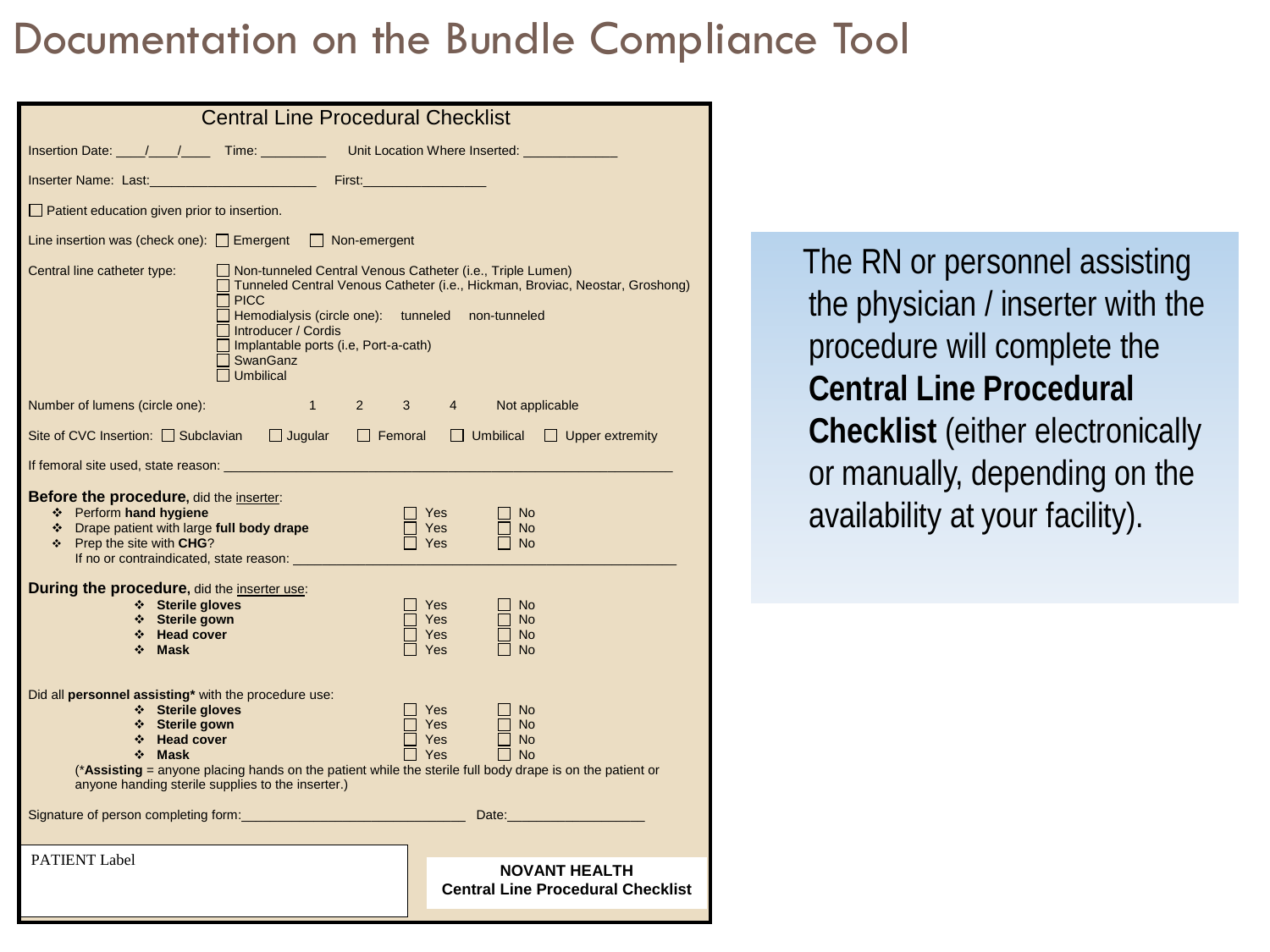# Line Necessity

- Daily review of central line necessity may prevent delays in removing lines that are no longer needed.
- Many times, central lines remain in place simply because of their reliable access and because personnel have not considered removing the line.
- $\Box$  However, it is clear that the risk of infection increases over time as the line remains in place and that the risk of infection is decreased if removed.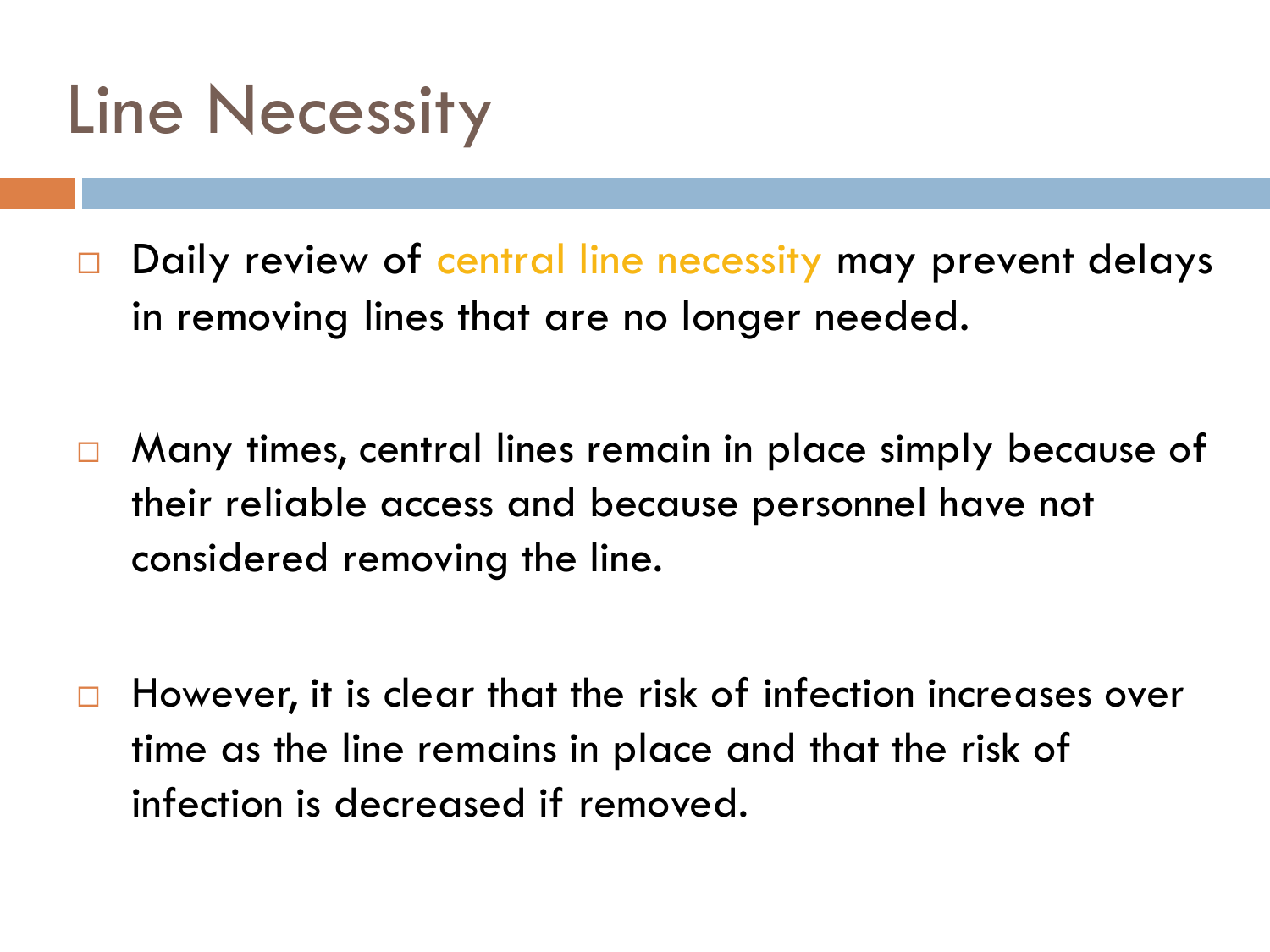# Daily Review of Line Necessity

#### Every day, ask the following:

- Does the patient still need the line?
	- **If yes,** can a less risky catheter be used? (e.g., triple lumen to a peripheral)?
	- **If no**, can we remove the line today?

#### **A central line may be considered necessary for the following**:

- **n** long-term antibiotics,
- **n** multiple IV antibiotics,
- **n** multiple blood / blood products,
- vesicant drugs (Dopamine, Dilantin, Vancomycin) or irritant drugs (Cefoxitin, Fortaz),
- **O** TPN,
- **<u>n</u>** chemotherapy,
- hemodynamic monitoring,
- reliable access (IV fluid therapy, frequent blood draws, pain management).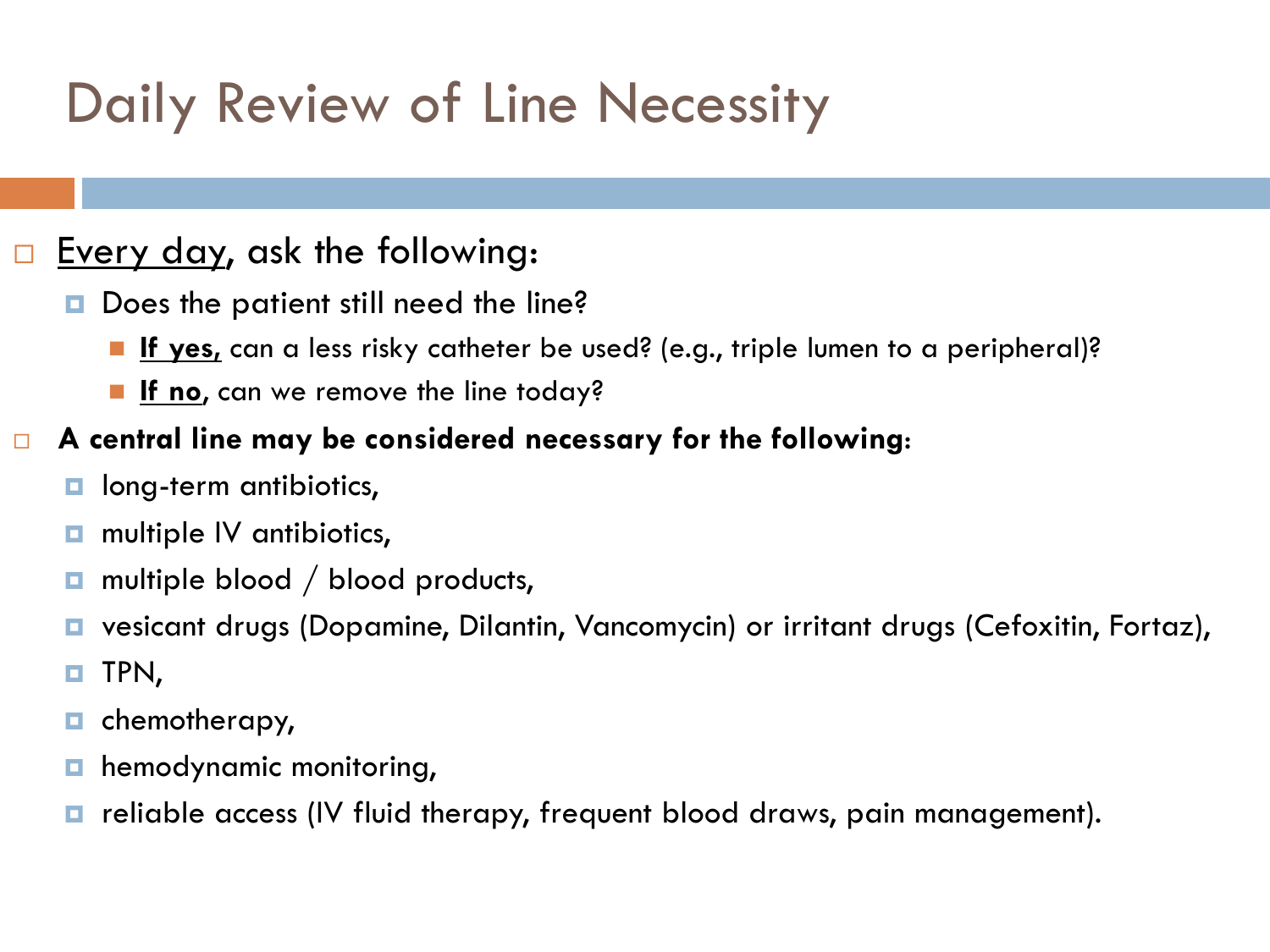# Daily Review of Line Necessity

 Daily, the RN is to document the line's necessity on the **Central Line Necessity / Daily Review** tool.

#### **CENTRAL LINE NECESSITY / DAILY REVIEW:**

Goal: To reduce central line associated infections and other complications

**Insertion Unit Location(s):** 

To be completed by RN caring for the patient daily for as long as the line is in place. Review line necessity daily and check appropriate box.

A central line may be considered necessary for the following: (1) long-term antibiotics, (2) multiple IV antibiotics, (3) multiple blood / blood products, (4) vesicant drugs (Dopamine, Dilantin, Vancomycin) or irritant drugs (Cefoxitin, Fortaz), (5) TPN, (6) chemotherapy, (7) hemodynamic monitoring, (8) reliable access (IV fluid therapy, frequent blood draws, pain management).

|                                                                                              | <b>Date</b> | <b>RN Initials</b> | <b>YES</b><br>Line continues<br>to be<br>necessary. | If yes, list<br>the reason<br>number(s)<br>from above. | <b>NO</b><br>Line is not<br>necessary & can<br>be discontinued. |  |  |  |
|----------------------------------------------------------------------------------------------|-------------|--------------------|-----------------------------------------------------|--------------------------------------------------------|-----------------------------------------------------------------|--|--|--|
|                                                                                              |             |                    |                                                     |                                                        |                                                                 |  |  |  |
|                                                                                              |             |                    |                                                     |                                                        |                                                                 |  |  |  |
|                                                                                              |             |                    |                                                     |                                                        |                                                                 |  |  |  |
| DATE CENTRAL LINE REMOVED or patient discharge (which ever comes first): 1<br><b>Section</b> |             |                    |                                                     |                                                        |                                                                 |  |  |  |
| <b>PATIENT Label</b>                                                                         |             |                    |                                                     |                                                        | <b>NOVANT HEALTH</b><br><b>Central Line Necessity</b>           |  |  |  |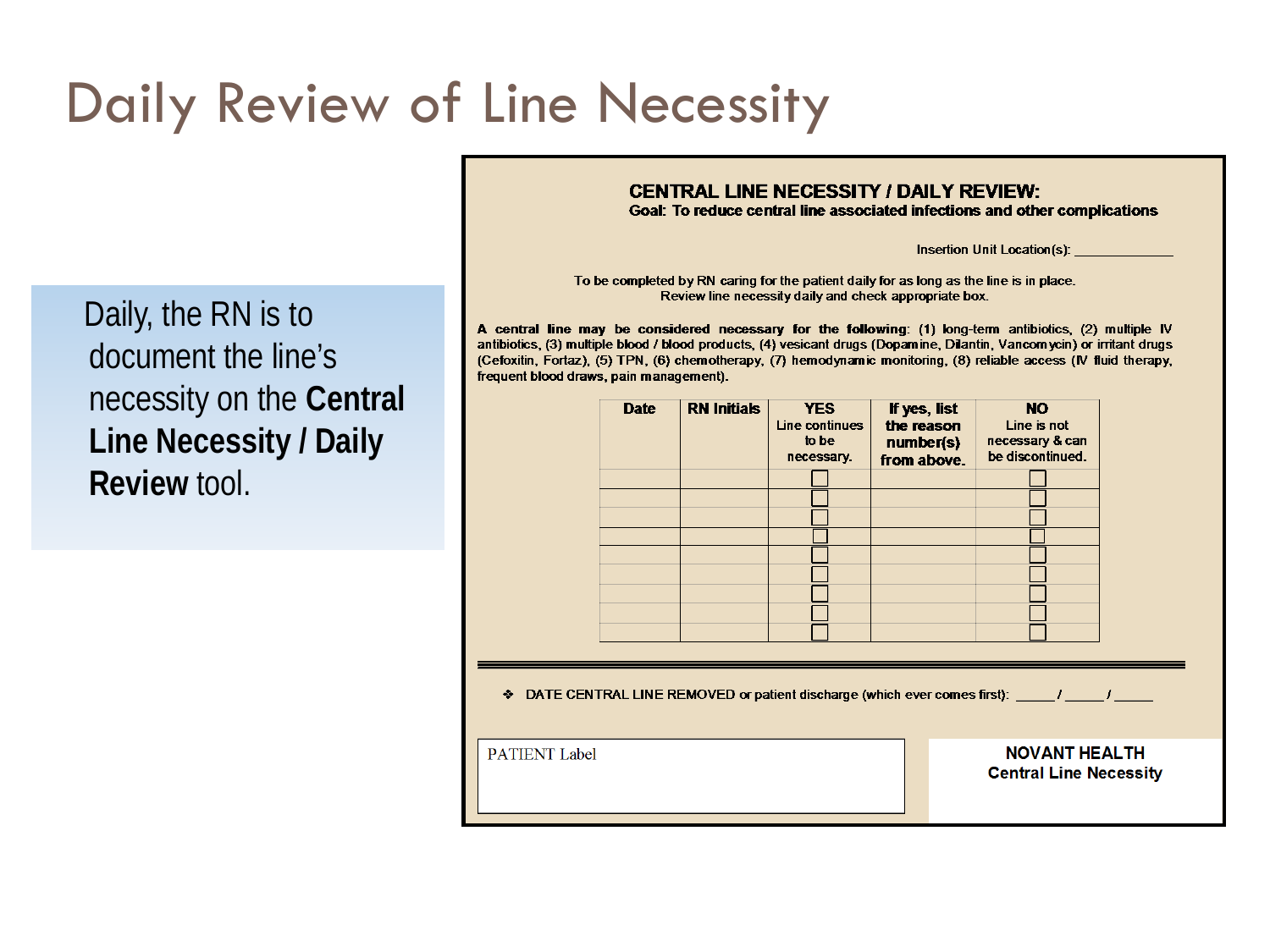# Dressing Changes

- $\Box$  Replace catheter-site dressing if it becomes damp, loosened, or visibly soiled or when inspection of the site is necessary.
- □ Dressing changes are to be done based on your facility's policy and line type.
- $\Box$  Chlorhexidine is the preferred cleansing agent. When cleansing the dressing site, use chlorhexidine (CHG) swab or other approved agents per your facility's policy.

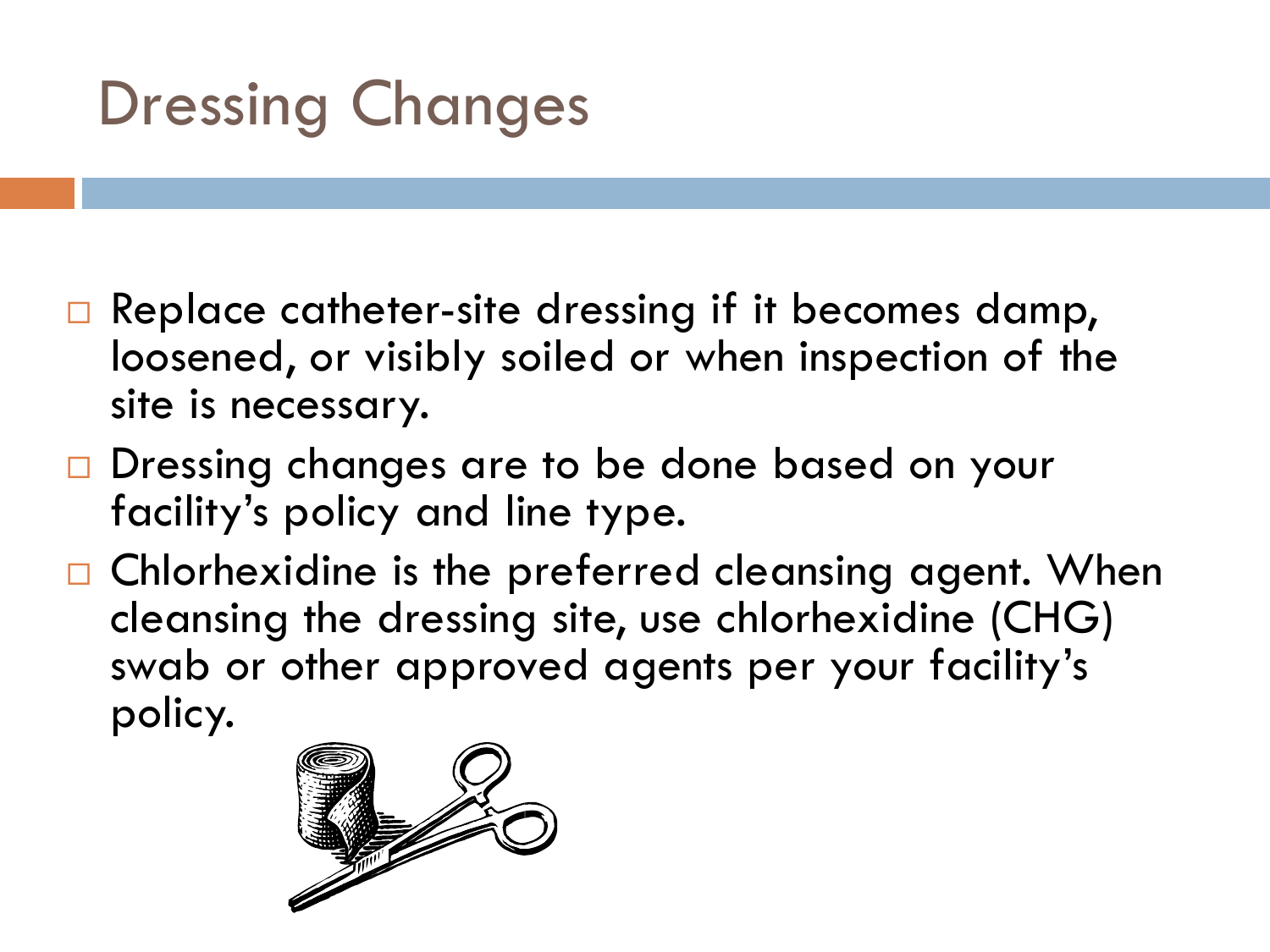# Dressing Changes (continued)

- □ Do not use topical antibiotic ointment or creams on insertion sites (except dialysis catheters).
- □ Do not submerge the catheters under water.
- □ Visually inspect site for swelling, erythema or drainage. If any of these symptoms are present notify physician.
- Do not use acetone or adhesive remover to remove old dressings.
- $\Box$  Transparent dressing material will release when stretched.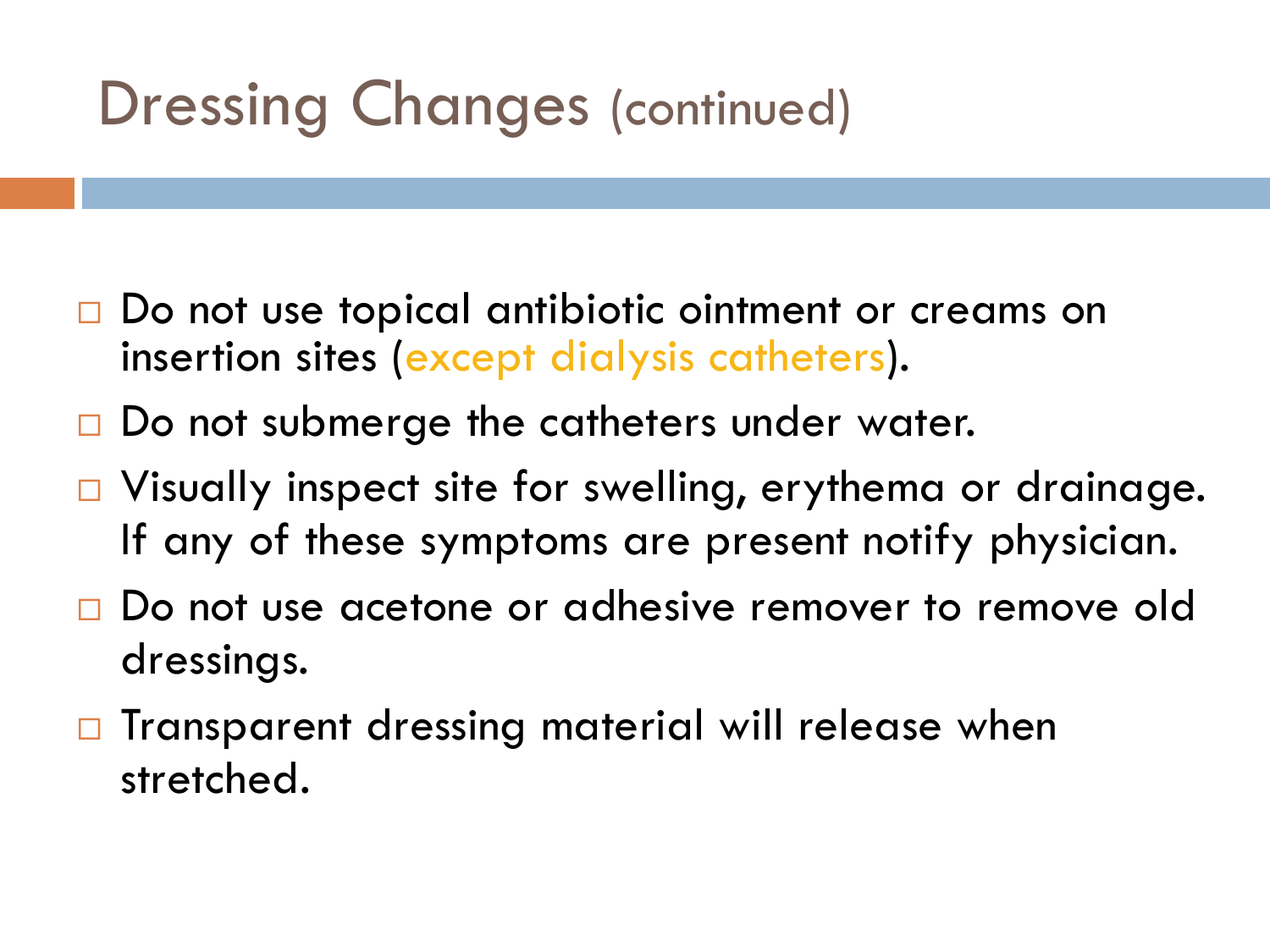# Administration Sets

- Replace administration sets, including secondary sets & add-on devices, no more frequently than at 72-hour intervals, unless CLABSI is suspected or documented.
	- **Exception:** Administration sets that have been intermittently disconnected from the patient (open system) shall be changed every 24 hours and immediately upon suspected contamination or when the integrity of the product or system has been compromised.
- $\Box$  Replace tubing used to give blood/blood products after each unit of blood/blood product is given.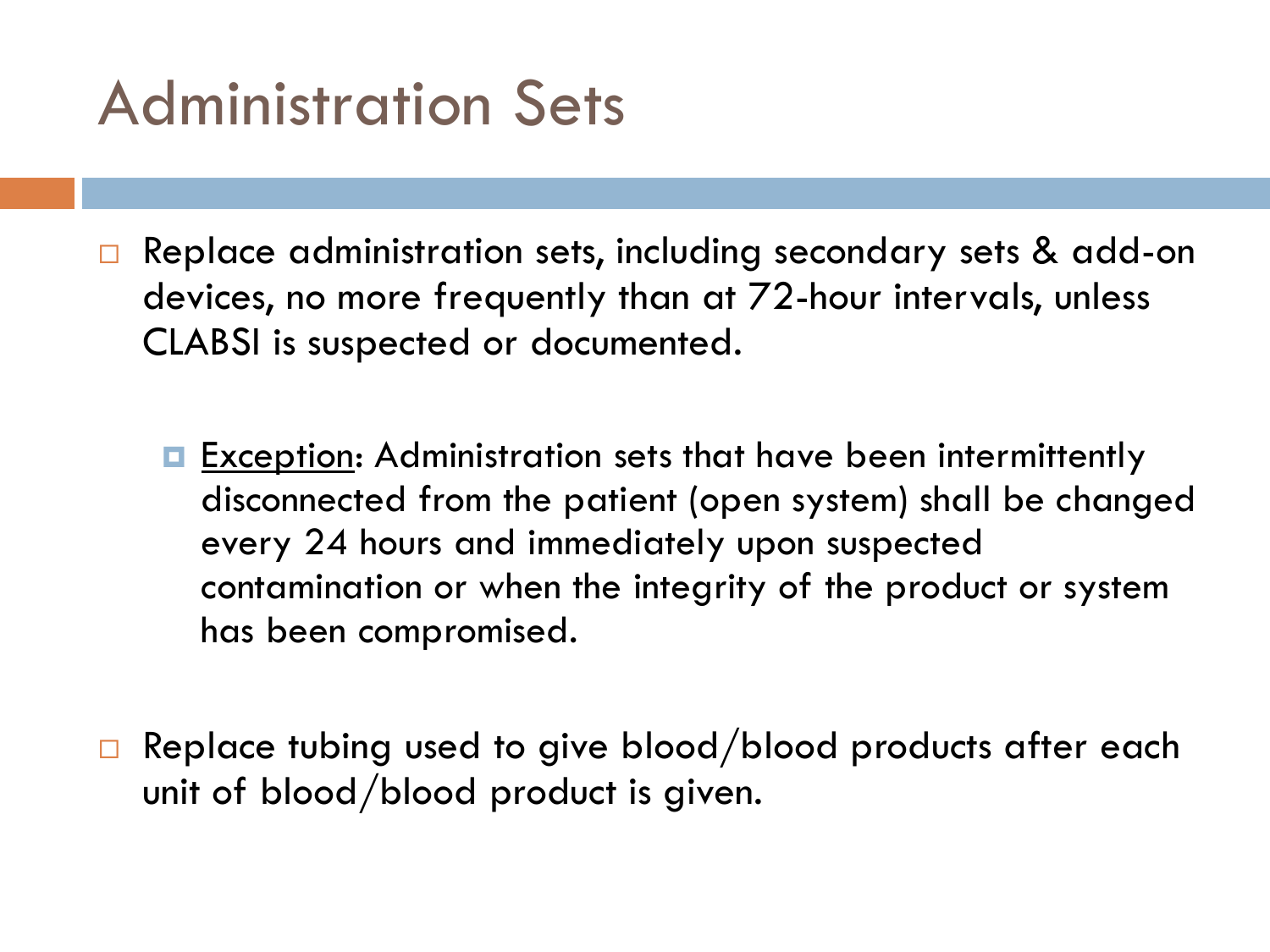# Provide optimal care for IV Injection Ports



 Prior to accessing the port, clean it per the manufacturer's guidelines

 (**10 twists with 70% alcohol**) and allow to air dry before accessing the system. (No blowing or fanning).

- Cap all central line ports when not in use.
- Change caps no more frequently than every 72 hours and at least every 7 days or according to the manufacturer's recommendations.

**EXCEPTION: Change the cap when**: it has been removed for any reason or any time the cap appears damaged, is leaking, blood is seen in the catheter without explanation, blood residue in the cap or when cap has been laid down on a non-sterile surface.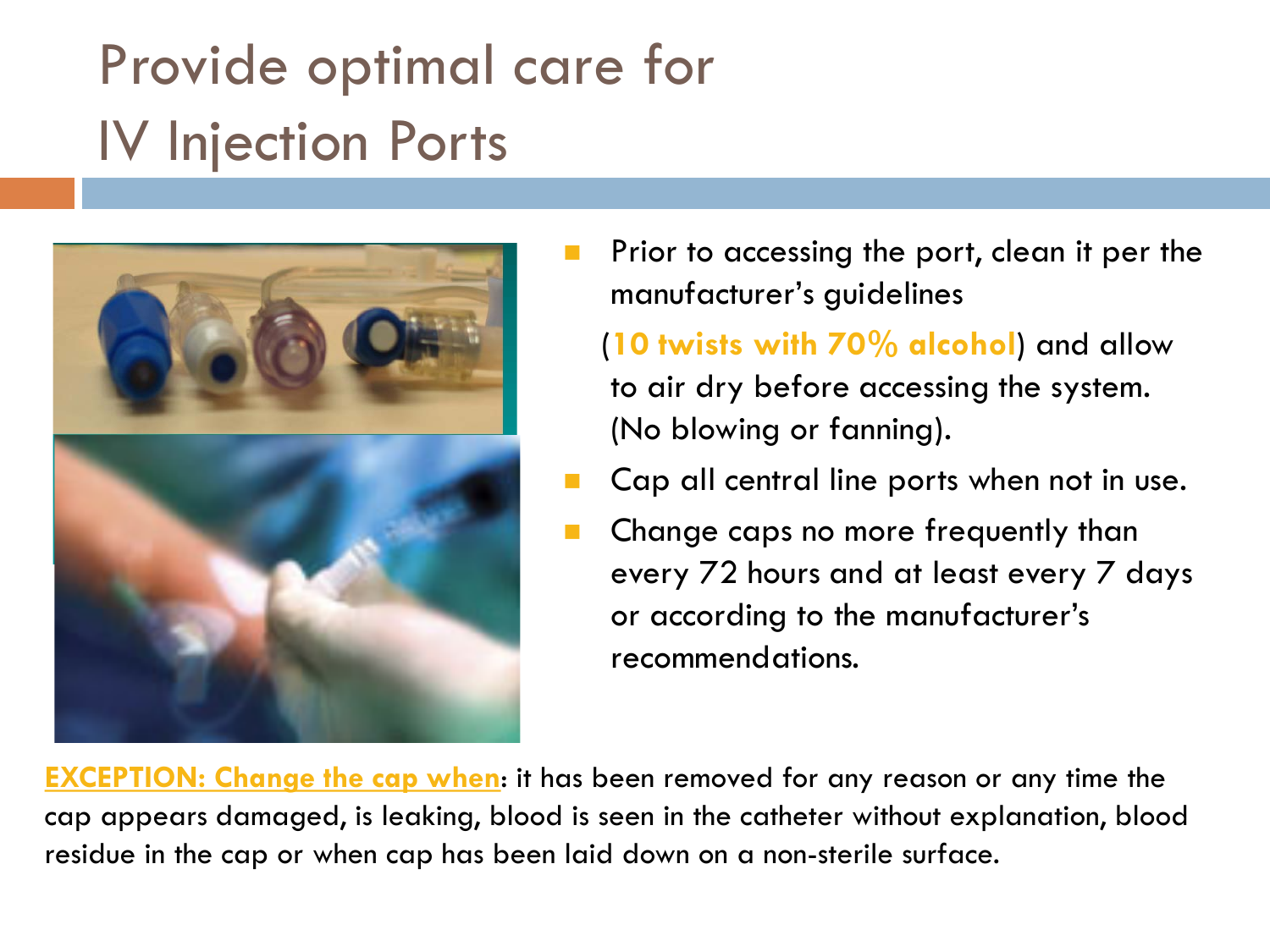# Hemodialysis Catheters

- Do not use hemodialysis catheters for blood drawing or applications other than hemodialysis except during dialysis, under emergency circumstances or with MD order.
- **Use povidone-iodine antiseptic ointment** at the hemodialysis catheter exit site after catheter insertion and at the end of each dialysis session only if this ointment does not interact with the material of the Hemodialysis catheter per manufacturer's recommendation.

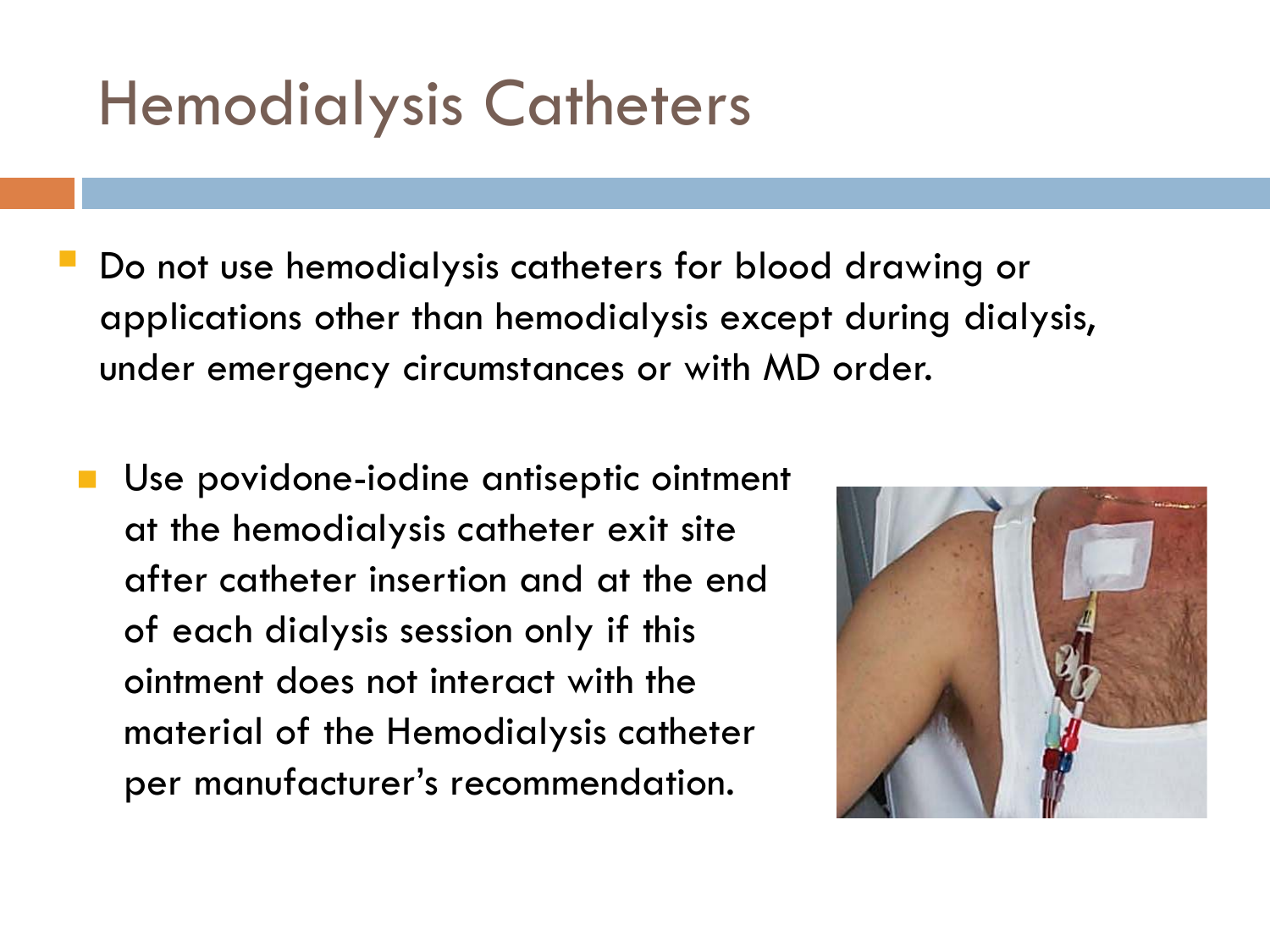# References

- http://www.cdc.gov/nhsn/PDFs/pscManual/4PSC\_ CLABScurrent.pdf
- http://www.ihi.org/IHI/Programs/Campaign/Centr alLineInfection.htm
- $\Box$  CDC. Guidelines for the prevention of intravascular catheter-related infections. MMWR 2002;51(No. RR-10)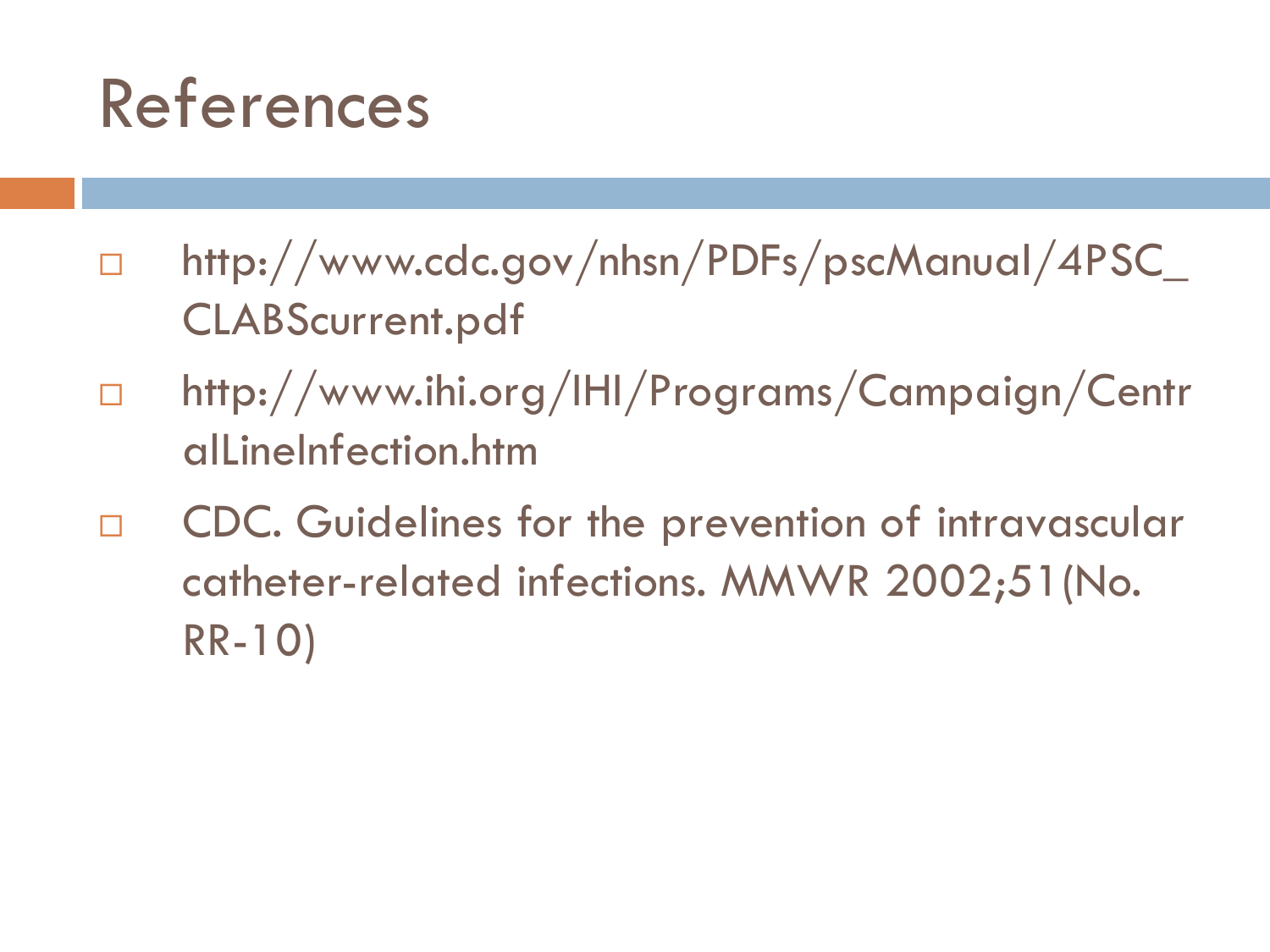

# You have now completed **Prevention of CLABSI**

Please continue to the test instructions on the next slide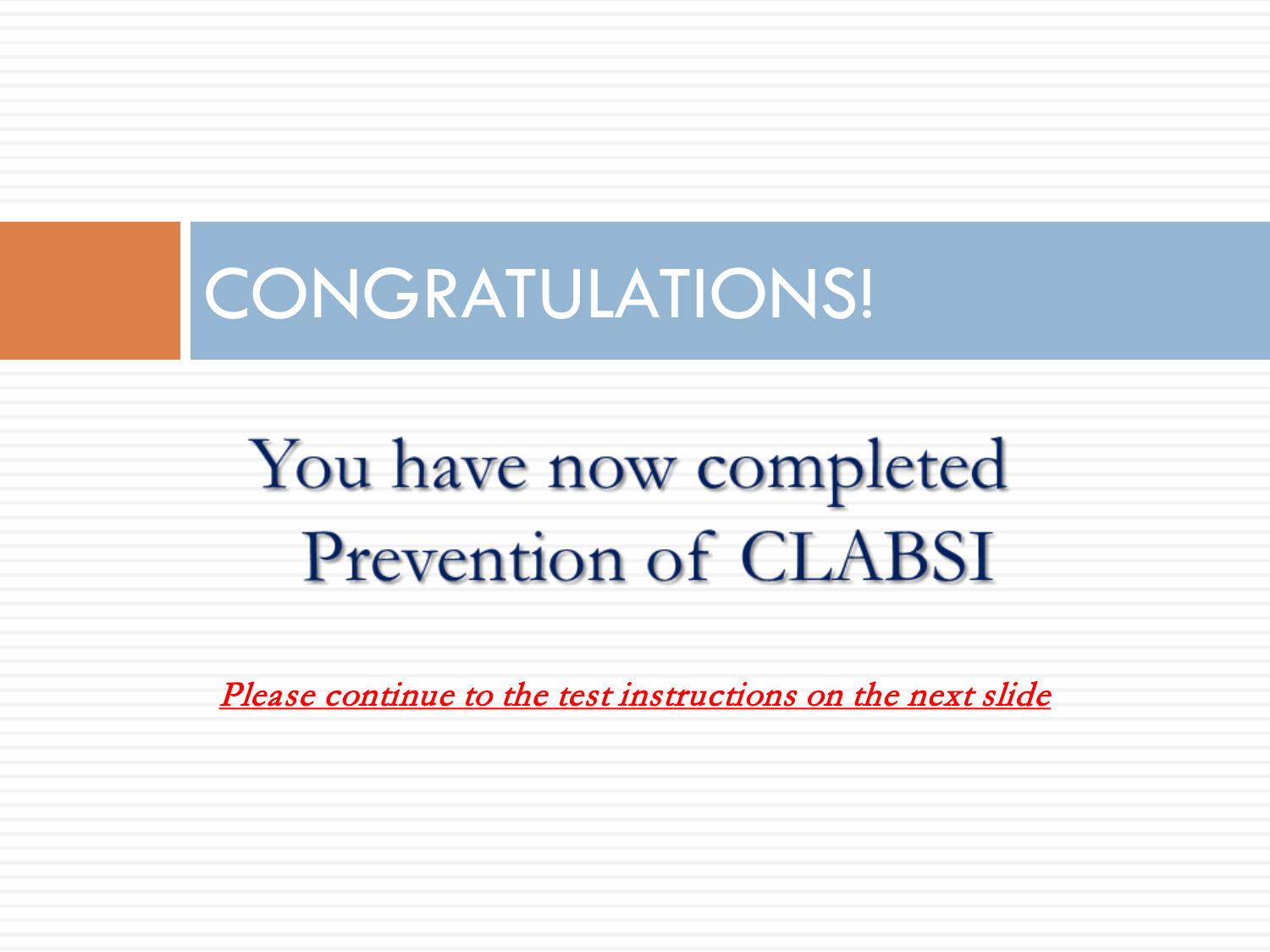### *Post Test*

**1. The CDC estimates the attributable treatment costs associated with a bloodstream infection range from \$35,000 to \$56,000/infection and increase length of stay by an average of 7 days. (***Circle one)* True or False.

**2. A CLABSI is a primary bloodstream infection (BSI) in a patient that had a central line** within **the 48-hour period before the development of the BSI. (***Circle one)*

True or False

**3. A central line is an intravascular catheter that terminates at or close to the heart or in one of the smaller peripheral vessels. (***Circle one)*

True or False

#### **4. Which of the following classify as a central line?**

a. Subclavian, Femoral or Internal Jugular (single, double, triple or quad) b. Introducer / Cordis c. Swan Ganz catheter d. PICC e. Hemodialysis Vas-Caths (tunneled and non-tunneled) f. Implanted Ports (i.e., Port-a-caths) g. Umbilical (UVC) h. All of the above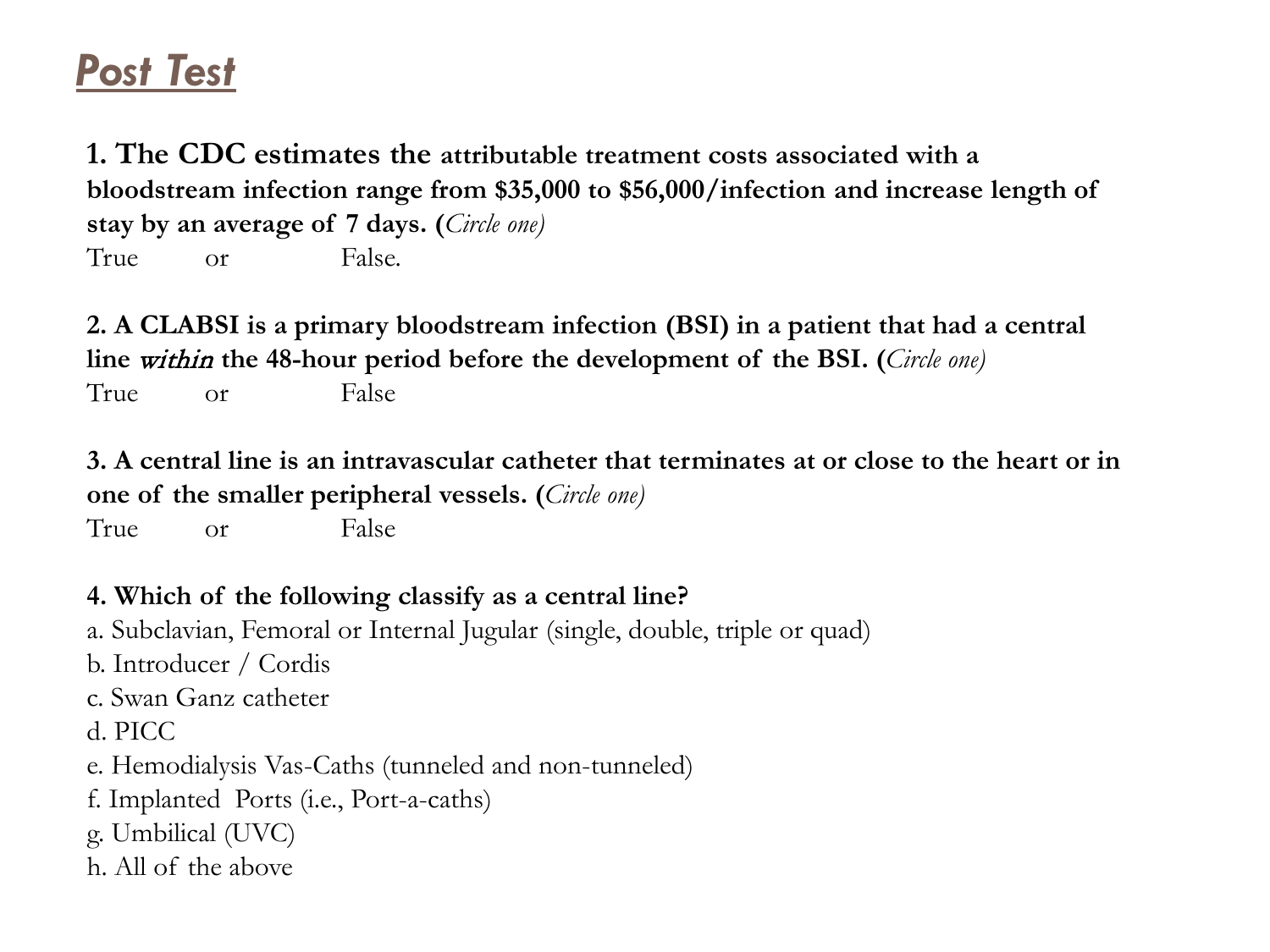### *Post test (Cont'd)*

#### **5**. **Sources of central line infections are:**

a. Migration of skin organisms at the insertion site into the cutaneous catheter tract.

b.Contamination of the catheter hub.

- c. Contamination of the infused fluid.
- d. All of the above
- **6**. **The central line bundle is a group of evidence based interventions for patients with intravascular central catheters that, when implemented together, result in better outcomes than when implemented individually.** *Circle one*

True or False

#### **7. Key components of the evidence based central line insertion checklist includes:**

a. hand hygiene

b. maximal barrier precautions (both for the patient and the inserter) when placing a central line

c. chlorhexidine skin antisepsis

d. optimal catheter site selection (subclavian preferred site in an adult)

e. daily assessment of line necessity with prompt removal of unnecessary line

f. All of the above

#### **8. Prior to the insertion of the central line the patient should be:**

a. Educated about the central line and how to prevent infection.

b. Draped with a full body drape (head to toe).

c. Given a pair of sterile gloves.

- d. All of the above.
- e. A and B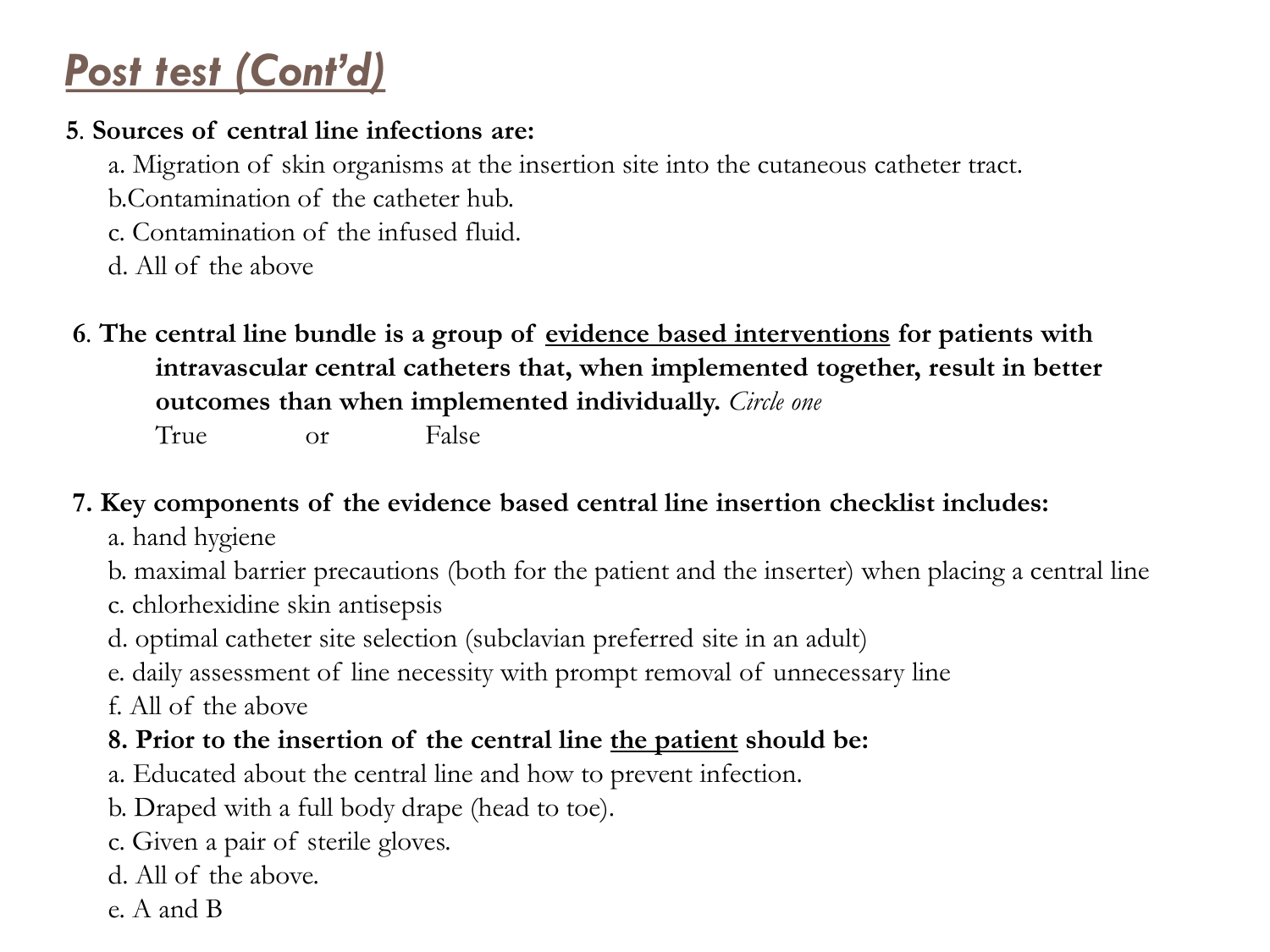Answer Key

- 1. True
- 2. True
- 3. False
- 4. H
- 5. D
- 6. True
- 7. F
- 8. E